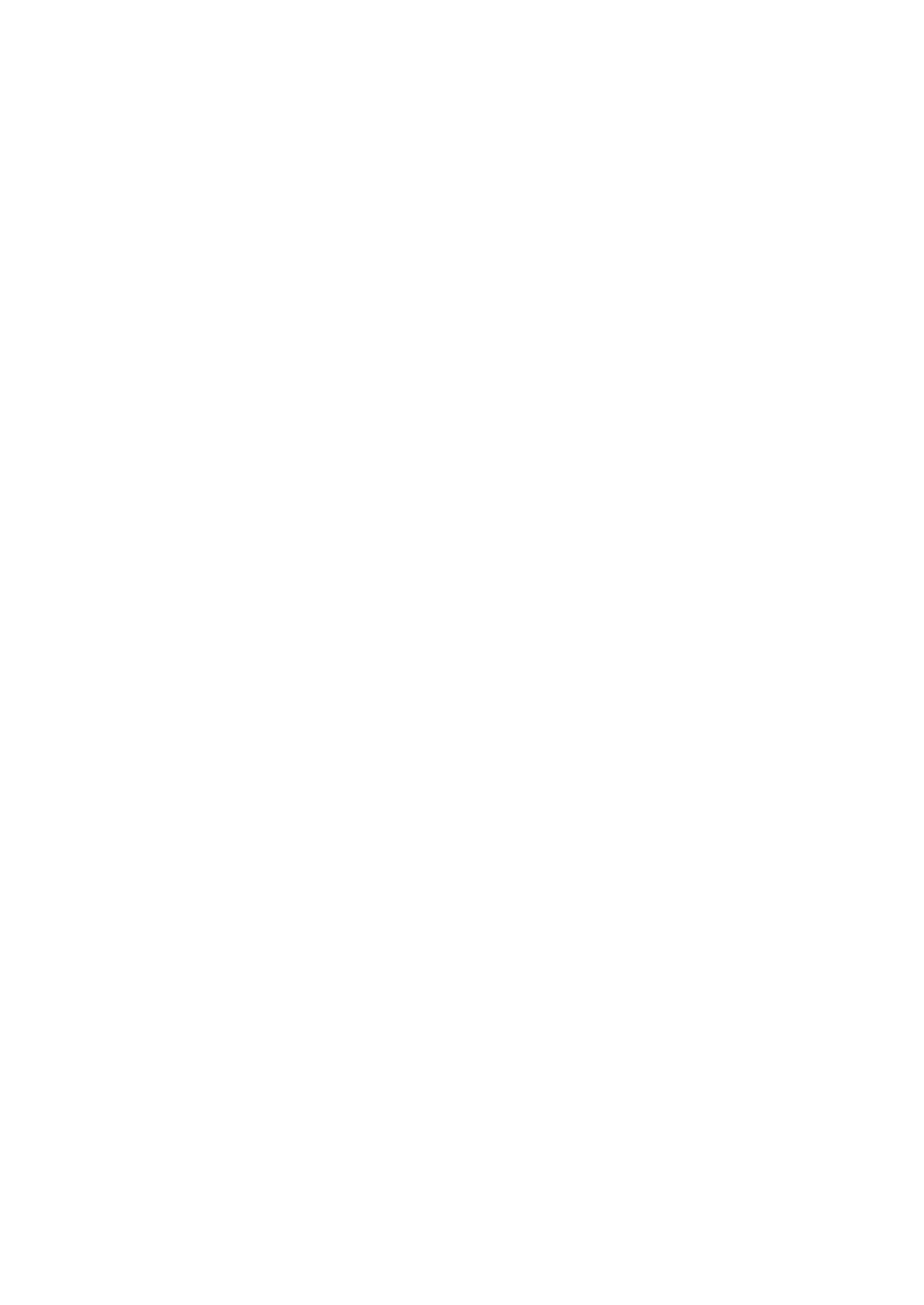#### **Third Industrial Revolution and India's Approach to Sustainable Energy Development\***

#### **Prof. Ramprasad Sengupta\*\* Distinguished Fellow India Development Foundation, Gurgaon**

#### **The Abstract**

The productive forces of the first and the second industrial revolution were triggered essentially by the discovery and development of fossil fuel energy resources of coal followed by hydro carbons and their later transformation into electricity. The development of concerned new energy technologies converged upon newly emerging technology of transport and communication which had radically transformed human society by reducing special distance and effecting wide diffusion of knowledge, information and technology. However, fossil fuel based economic development has given rise to the alarmingly large accumulation of unabsorbed wastes and pollution in the ecosystems of the earth resulting in global climate change and many other adverse consequences.

The need for transforming the global economy and society to control climate change and clean up the environment at local and global level has led to the development of the vision of a new era of Third Industrial Revolution. It is being envisaged that the third revolution would revolve around the development of renewables and hydrogen to replace fossil fuel in the electricity and the transport sector. The development of IT on the other hand would lead to the emergence of technology of both way flows of energy and information between the source of generation and consumption of energy, so that energy can be widely shared through an energy internet of smart grid of power and the efficiency of the energy system can be vastly enhanced.

The paper outlines the vision of the third revolution and describes how this remains still an important but distant goal for G- 20 countries particularly of India as of today. It focuses on the current energy scenario of India with reference to energy efficiency and fuel mix and discusses the potential of her renewable resources and the state of its cumulative realization as of now. It also gives in this context some long run projections of how far India"s economic growth can become low carbon by utilizing such opportunities in the time frame of 2030-31.

Finally, the paper points out the major challenges that India and the global community will have to face in order to make the apparent distant goal of the Third revolution realizable in a shorter time horizon and what kind of responsibilities would be involved upon G- 20 forum to facilitate such transition to the new revolutionary era.

- \**Paper for presentation at the 5th Annual ICRIER G 20 conference on 18th September 2013*
- *\*\*Author would like to thank Dr.Rathin Roy, Director of the National Institute of Public Finance and Policy, and Dr.Shubhashis Gangopadhyay and Dr. Bibhuprasad Mahapatra, of the India Development Foundation for providing encouragement and infrastructural support for the preparation of the paper.*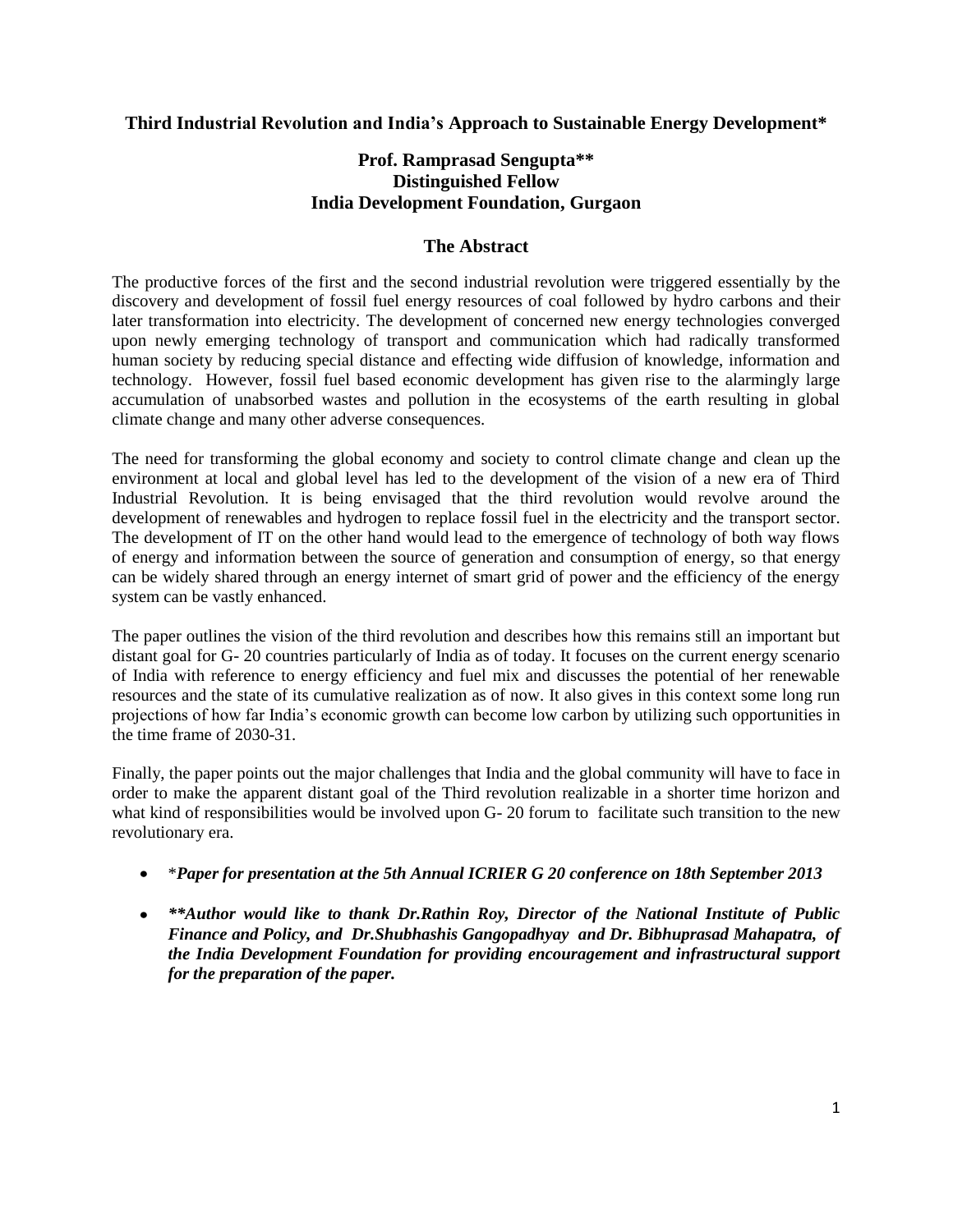## **1. Energy and Industrial Revolutions**

Rifkin, proponent of the concept of the Third Industrial Revolution, envisioned it to be a regime which would transform the economies and society and effect some fundamental changes through the introduction of a new energy regime along with the convergence of an accompanying new communication technology. Each of the Industrial Revolutions has revolved around the introduction of a new energy resource and associated technology. The first one revolved around coal and steam power and the second one around hydrocarbons – oil and gas – and electricity, the latter as a converted clean highly efficient energy for final use as fuel. The first industrial revolution gave us coal and steam power which led to the emergence of railways and factory economy. The steam powered printing technology with rollers and later rotary press and linotype technologies caused an explosion of print materials in the forms of newspapers, books, journals, magazines and led to the emergence of a print literate work force capable of organizing the complex operations of railways and factory economy.

In the second industrial revolution hydrocarbons led to the innovation of the internal combustion engine and this converged with the development of electrical communication. The two together brought out the automobile revolution and the use of clean electric power replacing the steam power in the industry, commerce and transport vastly raising efficiency of the ultimate use of energy resources. While the automobile revolution led to the development of highways of Europe and North America, and locational reorganization of production and human habitats, the development of electrical communication technologies led further to the emergence of power grid, telecommunication networks of telegraph, telephone, radio, television etc. having a vast impact on the organization and efficiency of society and economy in delivering human welfare.

Both the first and the second revolution had thus an important impact on the mobility and communication, which contributed to the expansion of options or opportunities of betterment of life and thereby the scope of human capability development on the one hand, and raised enormously the efficiency of energy resource use in converting the natural ecosystem resources into economic products, on the other.

However both revolutions have been driven by the development of fossil fuels and accompanying print and electrical communication technologies respectively. The fossil fuel resources are nonrenewable in human time scale and involve high intensity of pollution arising due to essentially the highly entropic nature of economic processes of production. In view of the implications of climate change, desertification, physical and chemical degradation of soil and water bodies, the facts of emission of greenhouse gases, nitric and sulfur oxides, suspended particulate, hydrocarbons and arising of solid waste and liquid polluted effluents of such fossil fuel based development have created the problem of ecological sustainability of our global development process. Such ecological sustainability is of critical importance for the life support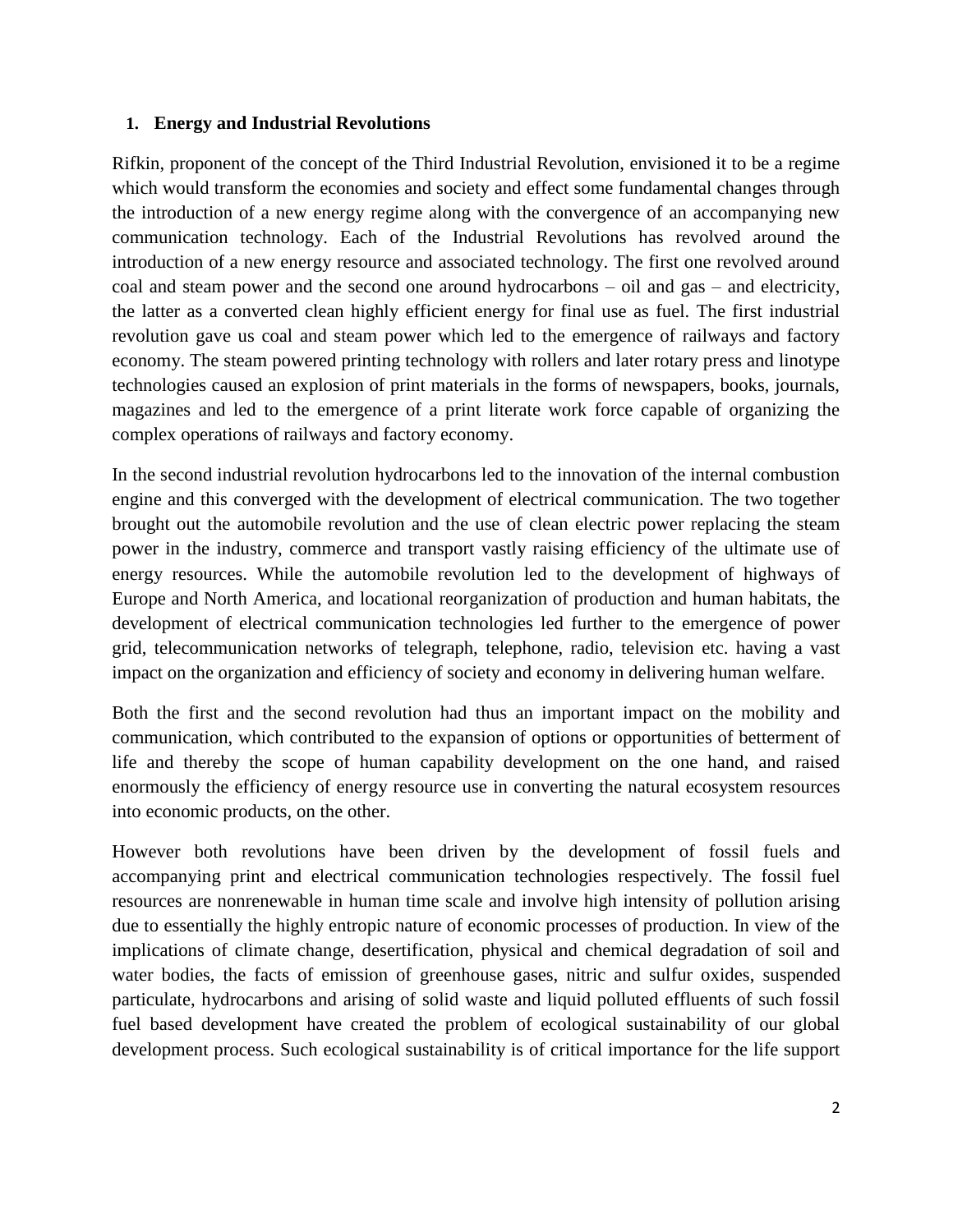to the humans and other species on the one hand and eco-service support to the human economic system.

In order to save the world and humanity from the adverse impact of the fossil fuel based economic order, the search and thrust of research in science and technology are now for the discovery and development of carbon free or carbon neutral renewable resources and that of communication technology like internet which can ultimately permit phasing out of the fossil fuel and greenhouse gas and other harmful emissions altogether in a Third Industrial Revolution. The Third revolution would essentially involve shifting from fossil fuel to renewable energy resources of solar, wind, geothermal, tidal, biomass, water, etc. and organizing such energy production in a decentralized manner in small and medium scale enterprises and sharing the energy output through a wide network of energy internet. The latter would require the development of a wide network of a smart grid aided by wide information flow through internet and their digitized co-ordination for demand supply matching and automated energy sharing. According to Rifkin, the Third industrial revolution is visualized as a construct resting on five pillars of energy resource and technology development as follows:

- 1. Every building/ home/ factory etc., to be developed or turned into a virtual power plant by appropriate redesigning and change of technology of building material and construction, and share excess energy output with others in shortage through the power grid.
- 2. Power to be produced mainly out of renewable resources of wind, solar, biomass and wastes, geothermal, etc.
- 3. Such energy resource development is to converge with the development of internet and information technology to convert the power grid into smart grid of energy internet for energy sharing and efficient use of energy resources at the systems level. Such grid would rest on both way flow of both electricity and information along the network.
- 4. Automobiles are to be driven by electricity using plugging in or fuel cell technology replacing hydrocarbons, internal combustion engine.
- 5. Hydrogen and fuel cell are to be developed to provide the technology of storage of energy and release of electricity as per the requirement particularly in transport. Renewable energy may be used to create hydrogen to be stored in the vehicle to power fuel cell and to release in turn electricity for the supply of motive power for the vehicles.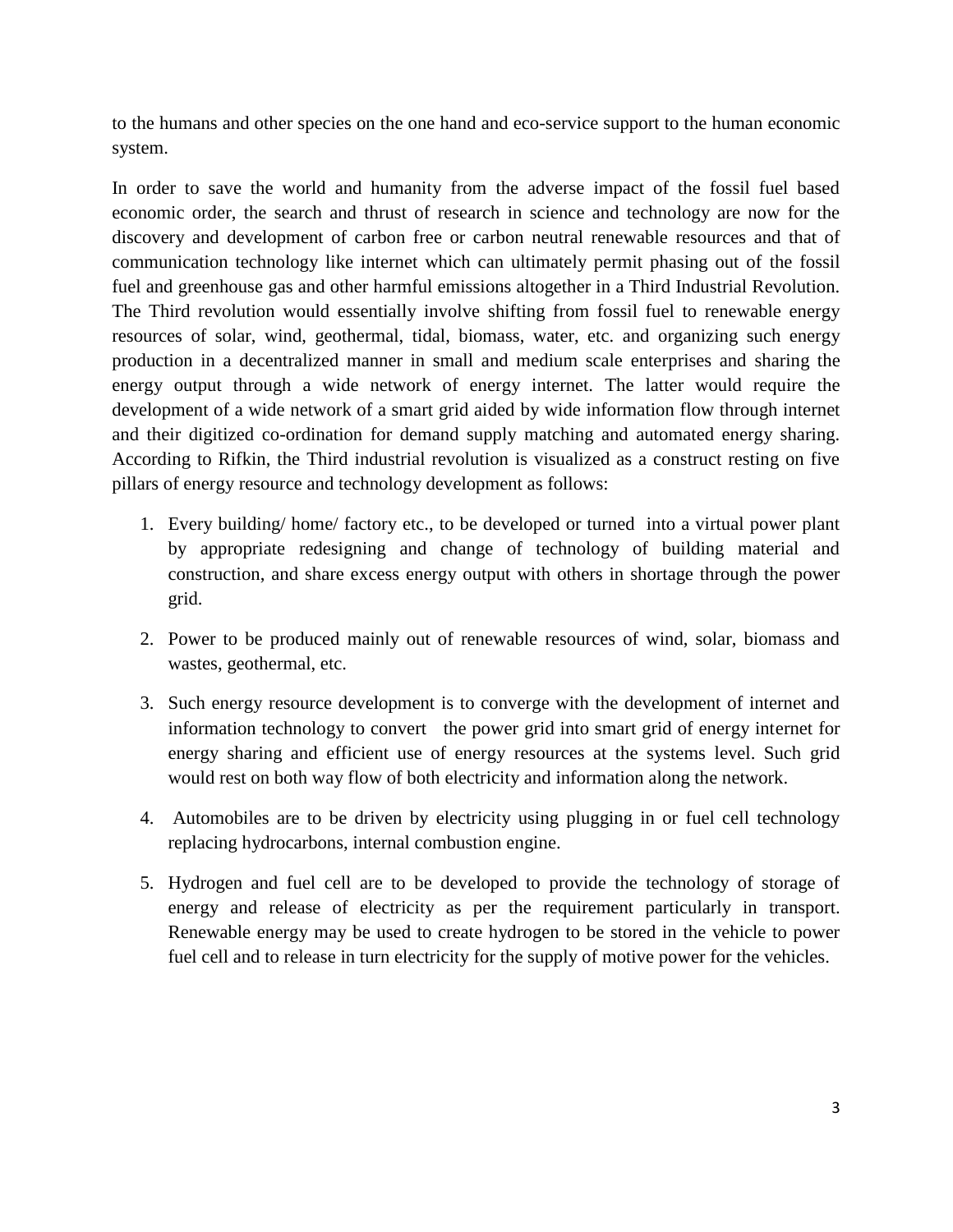The development of electronics and IT would further lead to the following distinctive feature of this new era as an associated fall out.

- (1) Digitization of manufacture to guide the operations by automated control.
- (2) Development of new and complex material by the use of new technologies like 3D printing and others.

The consideration of efficiency would be no longer perceived in the new era to be dependent on large scale mass production of a predefined product and the logic of concentration of capital on that ground would be weakened. The development process in the new era would be visualized as one of widely distributed capitalism, inclusive growth, economization of energy used by the vast increase in the energy system efficiency. The cost of production of energy as well as digitized material products and complex materials would be reduced, carbon emission would be phased out and climate change mitigated.

# **2. Energy Development of G-20 countries in the perspective of Third Industrial Revolution**

While clean energy production and use are growing fast in recent years, the world is still grappling with the problems of the second industrial revolution and resolve them mainly by focusing on energy efficiency both in its end use in the non-energy sectors (energy conservation) and in the supply of primarily electrical energy by reducing conservation loss, auxiliary loss and T&D losses. The other way by which that the countries are trying to get out of the current problem of pollution and unsustainability of fossil fuel use has been by reducing the share of fossil fuel (coal an oil) in the gross electricity generation, and by raising that of the natural gas or coal bed methane (cleanest of the fossil fuels), nuclear, micro-hydel, biomass and wastes and other abiotic renewables like wind, solar, geothermal, tidal, etc. People are resisting the development of new hydro-storages which can otherwise produce carbon free electrical energy because of its adverse impact on the river ecosystems and human settlements. The development of bio-liquids and electric vehicles has also been initiated in some countries and the governments are setting goals to support the advancement of new vehicle market. Although the growth of deployment of clean technologies in the first decade of the present century shows the growth rate to be varying mostly in the range of 27% to 56% as per GCCSI data base 2011, the world is still largely dependent on fossil fuels to satisfy the growing energy demand. In the last decade fossil fuel has supplied 50% of the new energy demand, oil has supplied 94% of the total fuel requirement of the transport sector and non-hydro power from renewables has supplied only 3% of the final energy produced in 2009 in the world. All these have resulted in the steady rise in the  $CO<sub>2</sub>$  emission by G-20 countries and the world over the last decade. In spite of a slight decline in 2009 due to global recession, the emission level in 2010 reached a record high of 30.6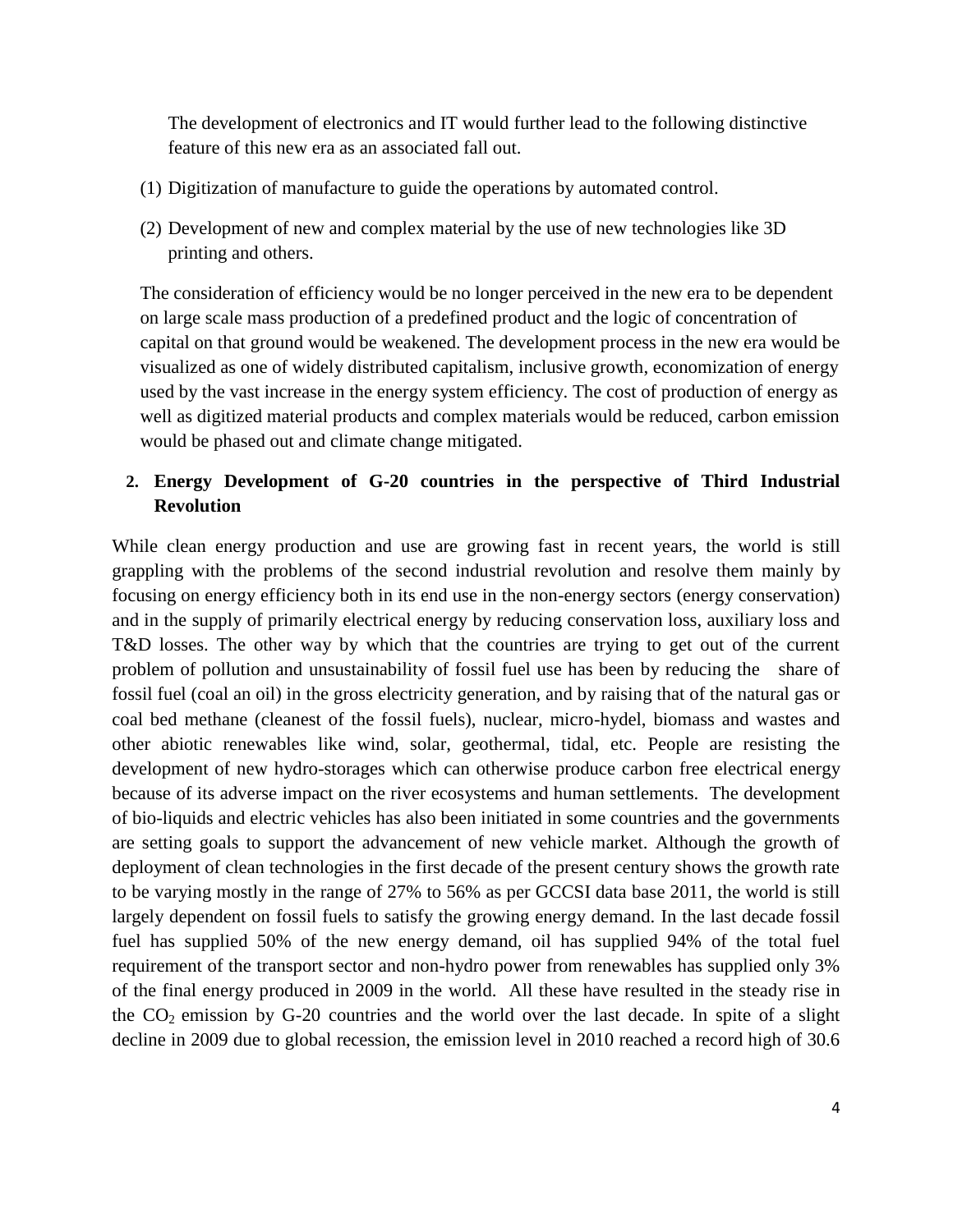giga tonne - 5% more than the previous peak in 2008. Besides, it is to be noted that 80% of the projected emissions are to arise from the infrastructural investments already made.

The G-20 countries today account for 80% of the energy related  $CO<sub>2</sub>$  emission although per capita  $CO<sub>2</sub>$  emission widely varies cross countries in the range from 1.4 to 17.7 tonnes as was found in 2009. It is also to be noted that some of the Afro-Asian countries including India are still energy poor. In India about 35% rural households have no access to reliable supply of electricity and about more than 80% of the rural households are primarily dependent on unclean unconverted polluting biomass for meeting their cooking fuel need posing a big problem of health hazard due to serious indoor air pollution  $(66<sup>th</sup>$  Round of NSS). In order to alleviate energy poverty by removing the supply side bottlenecks, there has to be rise in the supply of modern clean energy of electricity and natural gas in countries like India implying an upward pressure on CO2 emission. To ensure the control of GHG emission the G-20 countries need to co-operate and give special thrust to the following sets of issues:

- (a) Energy conservation by raising efficiency of end use of energy
- (b) Raising the efficiency of energy resource conversion into electricity and its distribution
- (c) Raising the share of carbon free or carbon neutral resources in electricity generation
- (d) Carbon capture and storage as and when technology stabilizes and attains maturity

The ushering of a third industrial revolution as conceptualized and described above at an early date induced by deliberate policy initiative and co-ordination at international level can of course contribute substantively to the above objectives. This would be achieved mainly through the accelerated introduction of non-hydro renewables, development of energy internet for energy sharing through a smart grid and through the digitization of manufacture and infrastructure.

#### **3. Sustainability of India's Energy System**

It is still really a far cry for India to reach the stage of ushering in of the third industrial revolution. While there has been the emergence of the renewables as beginning to play a more than negligible role in supplying the growing new power demand, the most challenging task in the revolutionary era is going to be the development of energy internet through that of smart grid of power and information flow. The development of new renewables has been particularly significant as a source of off-grid power generation and power in remote areas as it could save the transmission and distribution cost of supply. India has, however, made an important progress in conserving energy by raising the end-use efficiency and the efficiency of energy conversion and supply and also in reducing thereby the carbon intensity of GDP in its approach to the basic objectives of sustainable energy society of the Third industrial revolution in spite of her slow progress on the front of the renewables.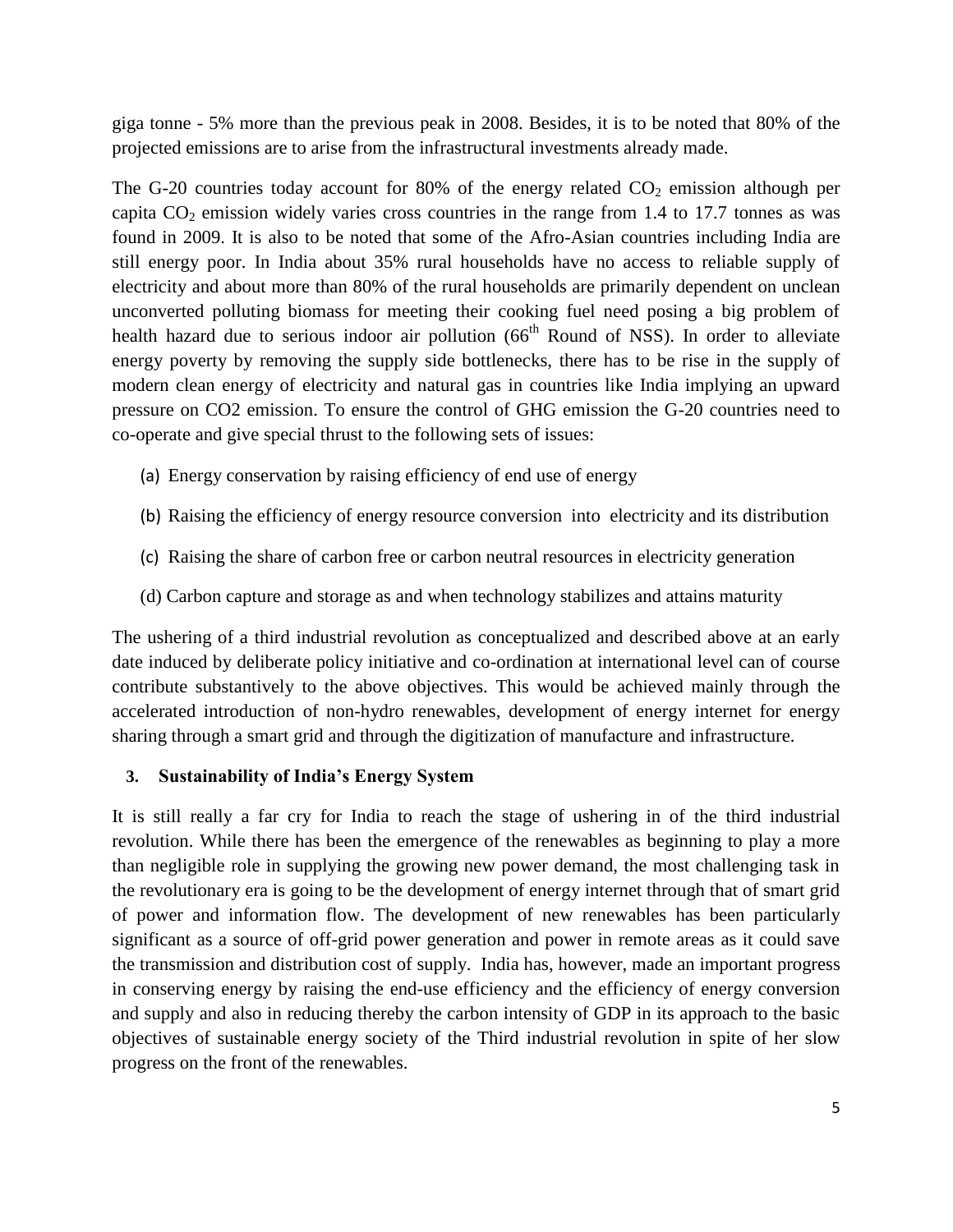# **3.1 Energy Resource Mix**

The energy system of India primarily consists of the energy carriers – fossil fuel, hydro and nuclear resources, biomass, the combustible biomass and wastes which are largely non-traded resources having a share of 24.6 % in the total primary energy supply. There are also other new renewable resources whose current use has a negligible share in the total energy balance, but which can emerge as significant resources in India's future energy balance if greening process is given due priority. As of 2010 the following has been the composition of the total primary commercial energy supply of 522 million tonnes of oil equivalent:

| Coal                     | 55.2 |
|--------------------------|------|
| Oil                      | 31.1 |
| <b>Natural Gas</b>       | 10.1 |
| <b>Total Fossil Fuel</b> | 96.4 |
| Hydro                    | 1.9  |
| Nuclear                  | 1.3  |
| New Renewables           | 0.38 |
| <b>Total Carbon</b>      | 3.58 |
| Total                    | 100  |

## **Table 1**: **Composition of Primary Commercial Energy**

Source: IEA 2012: Energy Balances of Non-OECD Countries, OECD, Paris.

Since cost economization has to be one of the important determining factors in these days of open global competitiveness, the pattern of energy resource use and that of fuel choice as above have been bound to be primarily driven by the energy resource endowment of a country as determined by the ecosystem characteristics. However, high dependence on coal is involving increasingly such risks of energy security in Indian context due to supply side uncertainties for various reasons that lead to the emphasis on the strategy of energy conservation and enhancement of energy supply efficiency for green development.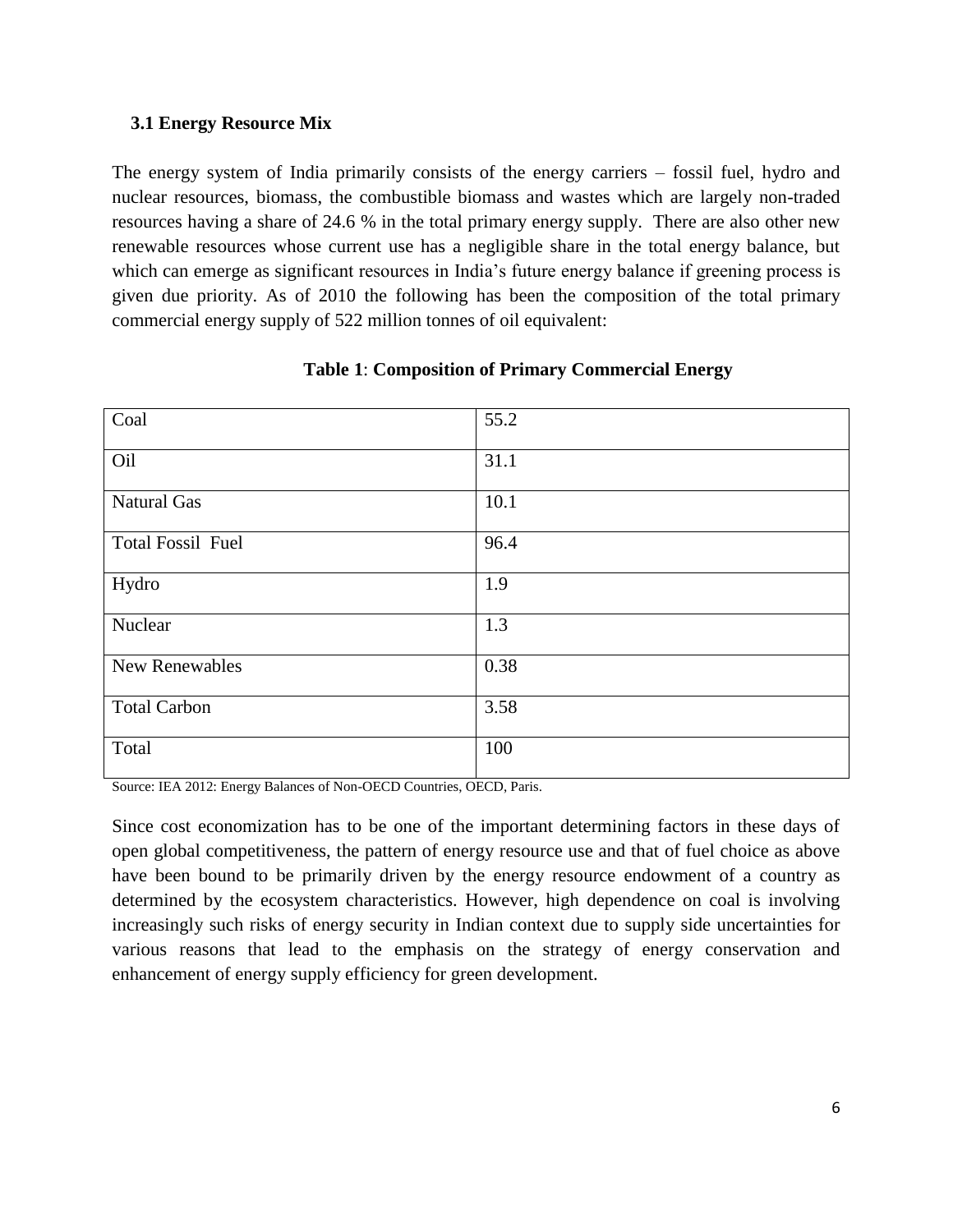## **3.2 Energy Efficiency**

**3.3 (a) Macro-view :** In developing countries like India there exists enormous scope of energy conservation by upgrading technology, equipment and appliances in a wide range of areas of application — furnace, motors, insulation system, automobile engine, cooking burner, power generating system, and innumerable others. However, it is first of all important to note that India"s energy consumption per capita is very low being only 565 equivalent kg in 2010, a share of 24.6% of which was supplied in the forms of unclean unconverted inefficient combustible biomass and waste. The use of electricity per capita which is the cleanest and most efficient form of final energy has also been 778 kwh only in 2009 while the world average in that year has been 2964 kwh. It is also important to note that at the macro level, India"s efficiency of energy use has been lower than that of USA and high income countries but higher than that of China and marginally lower than the world average (See Table 2).

**Table 2: Energy Use and Energy Efficiency Indicators for Selected Regions kgoe: kilogram oil equivalent**

| Country                       | <b>Purchasing</b><br><b>Power Parity</b><br><b>Gross</b><br><b>National</b><br>(Per)<br><b>Income</b><br>Capita \$)<br>(2010) | <b>Energy</b><br>per<br>capita Koe<br>(2009) | <b>Energy</b><br>Intensity of<br><b>GDP</b><br>(Koe/PPP<br>2005\$)<br>(2009) | <b>Share of Biomass</b><br>in total Primary<br>Energy $(\% )$<br>(2009) | <b>Gross</b><br>electrical<br>energy gen per<br>capita<br>(2009) |
|-------------------------------|-------------------------------------------------------------------------------------------------------------------------------|----------------------------------------------|------------------------------------------------------------------------------|-------------------------------------------------------------------------|------------------------------------------------------------------|
| <b>Brazil</b>                 | 11000                                                                                                                         | 1243                                         | 0.087                                                                        | 31.6                                                                    | 2408.36                                                          |
| China                         | 7640                                                                                                                          | 1695                                         | 0.270                                                                        | 9.0                                                                     | 2775.74                                                          |
| India                         | 3400                                                                                                                          | 560                                          | 0.196                                                                        | 24.5                                                                    | 778.49                                                           |
| Japan                         | 34610                                                                                                                         | 3700                                         | 0.126                                                                        | 1.4                                                                     | 8158.30                                                          |
| <b>Russia</b>                 | 19240                                                                                                                         | 4561                                         | 0.333                                                                        | 1.0                                                                     | 6976.74                                                          |
| <b>South</b><br><b>Africa</b> | 10360                                                                                                                         | 2921                                         | 0.312                                                                        | 9.8                                                                     | 5006.08                                                          |
| <b>USA</b>                    | 47310                                                                                                                         | 7051                                         | 0.169                                                                        | 3.9                                                                     | 13568.07                                                         |
| World                         | 11066                                                                                                                         | 1788                                         | 0.181                                                                        | 10                                                                      | 2963.64                                                          |

Source: World Development Indicators, (2011& 2012)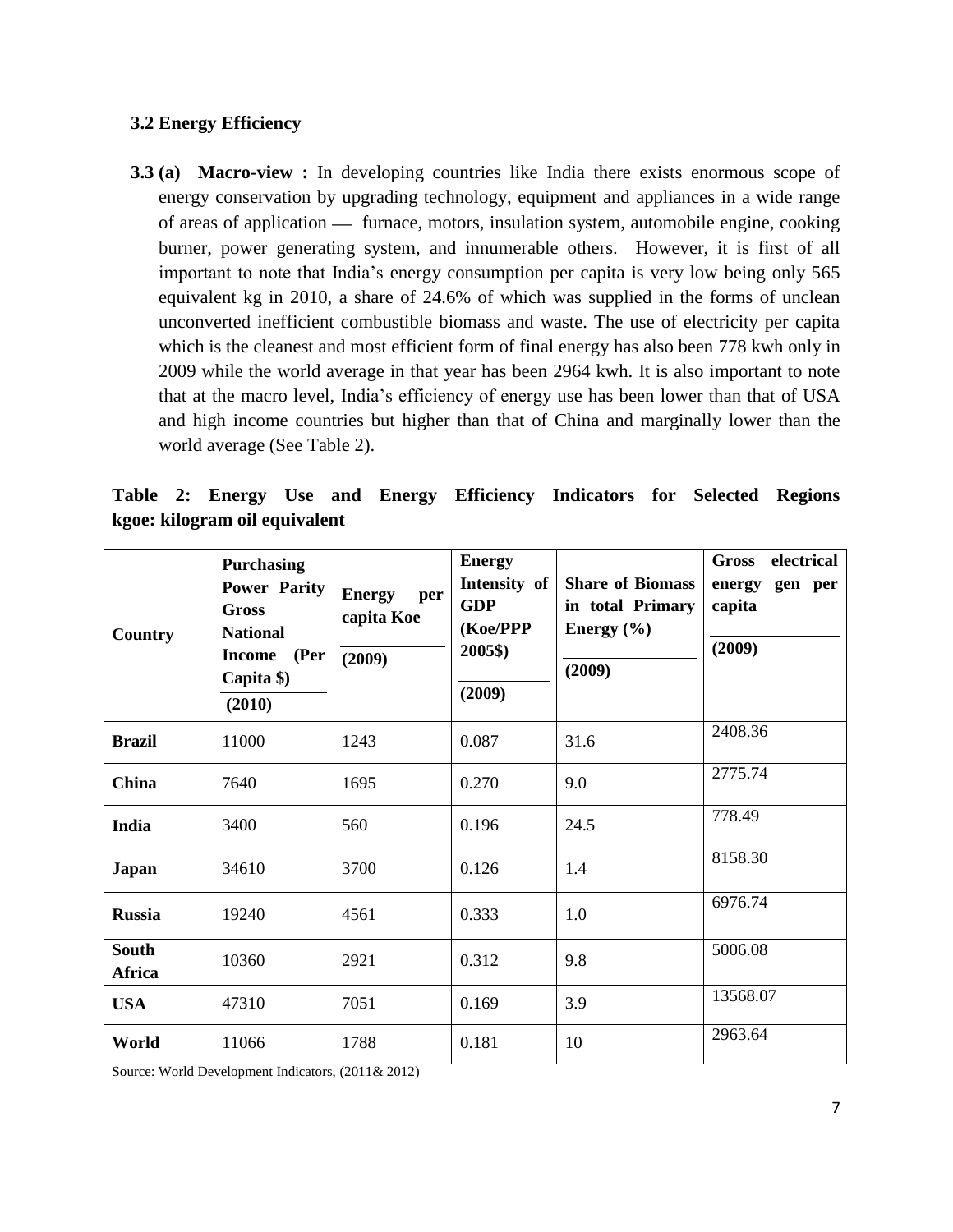A disaggregated sectorial level econometric analysis of energy consumption behavior during the post reform period as estimated by this author, however shows such partial GDP (income) elasticities and partial (real) price elasticities of final energy demand that indicates that indicate that India has already been moving along a final end use commercial energy conserving trajectory. These also indicate that raising energy and fuel prices would have significant energy conserving impact on the demand side enabling the attainment of higher energy efficiency at macro level. An individual industry level econometric analysis further reiterates such energy and fuel saving impact of own price increase for seven most energy intensive industries of India (e.g.: steel, aluminum, cement, paper, chlor- ackali, fertilizer, textile). While the cross price elasticities do not always confirm the common perception that energy conserving move through price rationalization would necessarily be capital intensive. So far as the scope of conservation is concerned, Table 1 and 2 give illustrative estimates of energy savings potential for selected manufacturing and infrastructural sectors as estimated respectively by the current author and energy experts.

| <b>Name of Industry</b>         | Range of Saving in % |
|---------------------------------|----------------------|
| 1. Textile Industry             | $46 - 88$            |
| 2. Paper & Pulp Industry        | $43 - 94$            |
| 3. Iron & Steel Industry        | $51 - 92$            |
| 4. Fertiliser Industry          | $26 - 94$            |
| 5. Chlor-Alkali Industry        | $37 - 95$            |
| 6. Cement Industry              | $30 - 84$            |
| <b>Aluminium Industry</b><br>7. | $9 - 58$             |

**Table 3: Potential of Energy Saving in % of the actual consumption in 2007-08**

Source: Author"s own calculation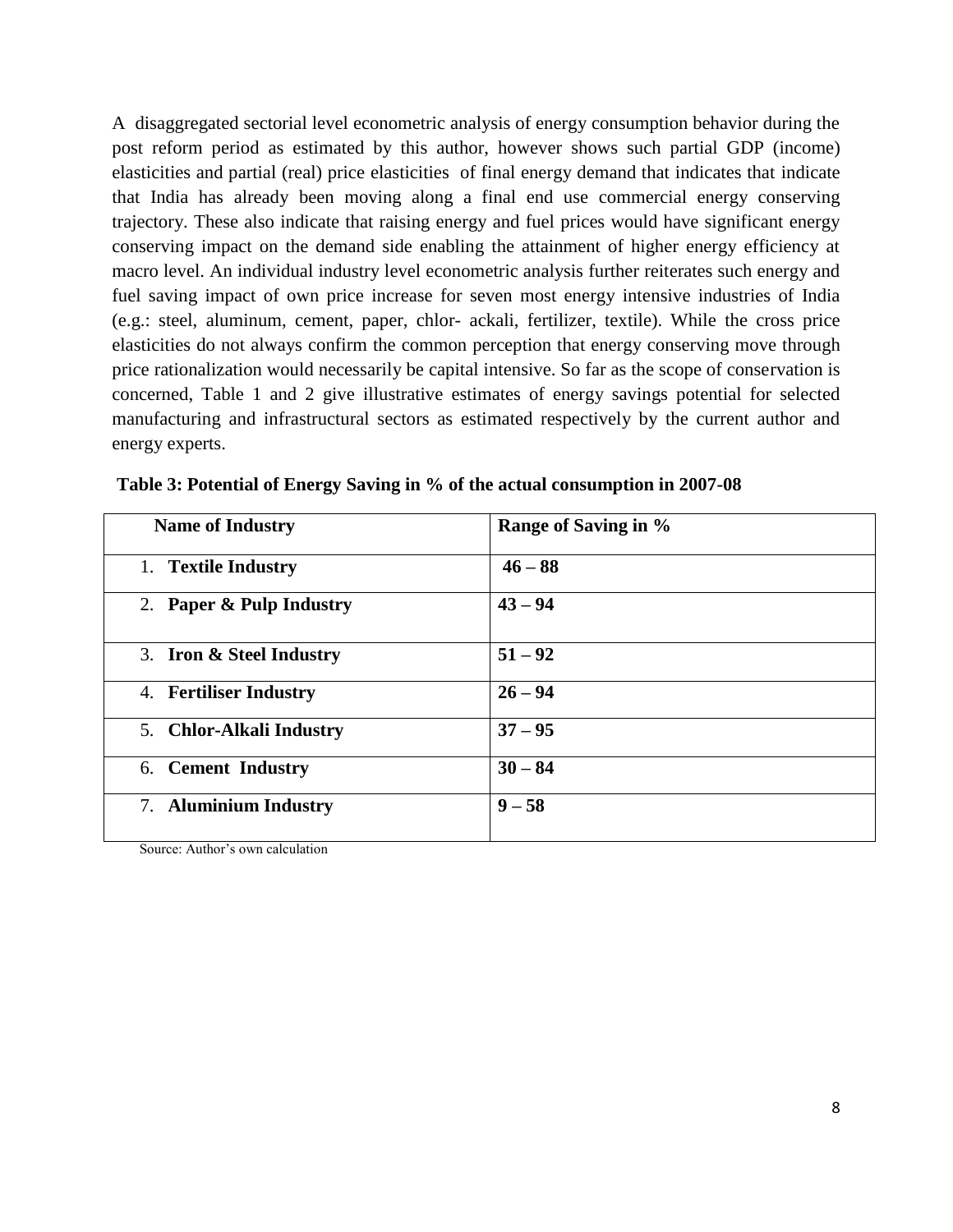|  |  |  |  |  | <b>Table 4: Energy Saving Potential in Infrastructure</b> |
|--|--|--|--|--|-----------------------------------------------------------|
|--|--|--|--|--|-----------------------------------------------------------|

| Intervention                 | Sector                              | Potential<br>Energy |
|------------------------------|-------------------------------------|---------------------|
|                              |                                     | Savings (in %)      |
| drives<br>Various<br>motors. |                                     |                     |
| capacitors, etc. for energy  |                                     |                     |
| intensive industries like    | Cross-cutting                       | $10 \text{ to } 20$ |
| steel, cement, aluminum,     |                                     |                     |
| glass, etc. building         |                                     |                     |
| Lighting                     | Commercial/industrial/institutional | 50 to 60            |
| <b>Efficient Pumpset</b>     | Agriculture                         | 30                  |

Source: Suki Lenora (2010) which obtained from Bureau of Energy Efficiency (BEE) and India Renewable Energy Development Authority (IREDA).

For the realization of these potentials it is important to remove the barriers which arise essentially due to high initial cost of new appliances and devices, inadequate dissemination of information regarding life-cycle cost and benefit of such energy conserving investment and high discount rate of the energy consumer. Energy policies need to address these issues as well. However, transport and electricity are the two major sectors which are responsible for a large share of primary commercial energy consumption and  $CO<sub>2</sub>$  emission and other pollution. While electricity sector consists mainly of large stationary point sources of pollution and fuel use, transport sector describes the fugitive sources of pollutant emissions. While the intercity transport offers substantive scope of energy conservation through modal switch from road to rail, energy consumption in the urban transport can be significantly reduced by switch from a private to public transport in India, particularly mass rapid transport by electric traction. Apart from fuel efficiency of transport, the up-gradation of petroleum fuel quality and that of transport logistics for reducing congestion would have also significant environmental benefits which should also deserve attention in the context of energy policy to lead us to the cleaner world which the Third industrial revolution envisages.

#### **(b) Efficiency of Electricity Industry**

While electricity is a high quality clean efficient fuel used widely across every segment of the economy and society, the power sector causes substantial material and energy loss and pollution in the process of its generation, transmission and distribution. The total energy loss as a share of throughput energy has been of the order of 78.5% in 2009 in India. The economization of such losses is of critical importance for the supply side efficiency improvement in the power sector. This can be achieved through higher boiler efficiency of coal fired subcritical units and oil based thermal units up to 35 to 38% efficiency and also by up-gradation of CCGT gas turbines to the range of 45 to 60% Apart from raising the conversion efficiency, the reduction of auxiliary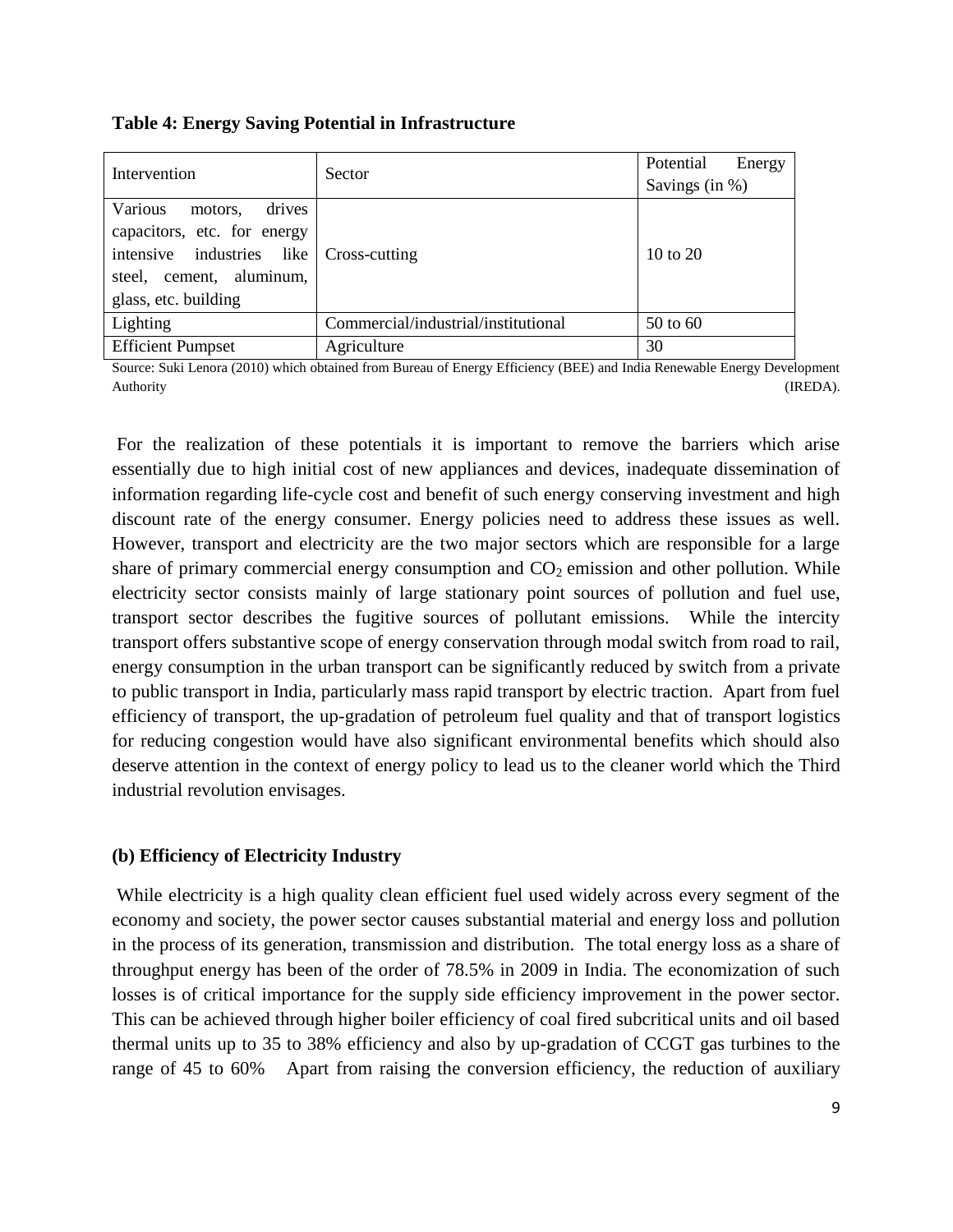losses from 6.8% on the average for all types of plant technologies to 5% and the transmission and distribution losses from 25.8% in 2005 to 15 should be easily achievable by 2031. The power sector reforms are supposed to provide an enabling legal and institutional framework so that the unbundled generating and distributing companies can work efficiently following the commercial principle of efficiency and the regulatory commissions can rationalize the power tariff structure in India. However, the persistence of regulatory regime in power sector particularly in the distribution sector, political interference in tariff fixation in the states of India and cross subsidization of power for agriculture and household sectors are standing in the way of inadequate investments for up gradation and growth of the power sector.

# **4. Macroeconomic and Environmental Unsustainability of the pattern of India's Energy Resource Use:**

Apart from energy conservation and raising efficiency of use of energy resources in the energy industry, the replacement of fossil fuel by carbon free renewable resources has been considered to be the other important strategy for greening the energy sector development of India, although the progress of India in this direction has been disappointing. The high dependence on fossil fuel has become unsustainable not only because of high share of carbon footprint in the total ecological footprint, but also because of (a) other adverse environmental externalities from which all the energy resources suffer to a larger or smaller extent and (b) macroeconomic unsustainability due to heavy financial requirement for imports arising from the growing ecoscarcity of the fossil fuel resources.

The shares of import in the total apparent consumption of coal, oil and natural gas have risen over time and reached the levels of 16.4%, 76.0% and 19.5% respectively in 2010 – 11. This implied a high share of import of 35.9% in the total apparent consumption of all fossil fuels together in oil equivalent unit in the same year. Meanwhile, the unit price of total fossil fuel per unit of oil equivalent kg has increased in nominal rupees and dollar terms at the rates of 10.23% per annum and 5.75% per annum respectively in the last two decades. These resulted in the growth of India"s total net import bill of energy at an alarming rate of 19.92% per annum in nominal rupee terms. The total energy import bill has also been growing over time as a percentage share of India"s total export which reached 38% in 2010-11. This has become a source of concern for the macro-economic sustainability of such pattern of growth of energy use in India, particularly in view of the sharp decline in the rate of growth of IT related service export earnings to 10% per annum and of the slowing down of inflow of foreign direct investment.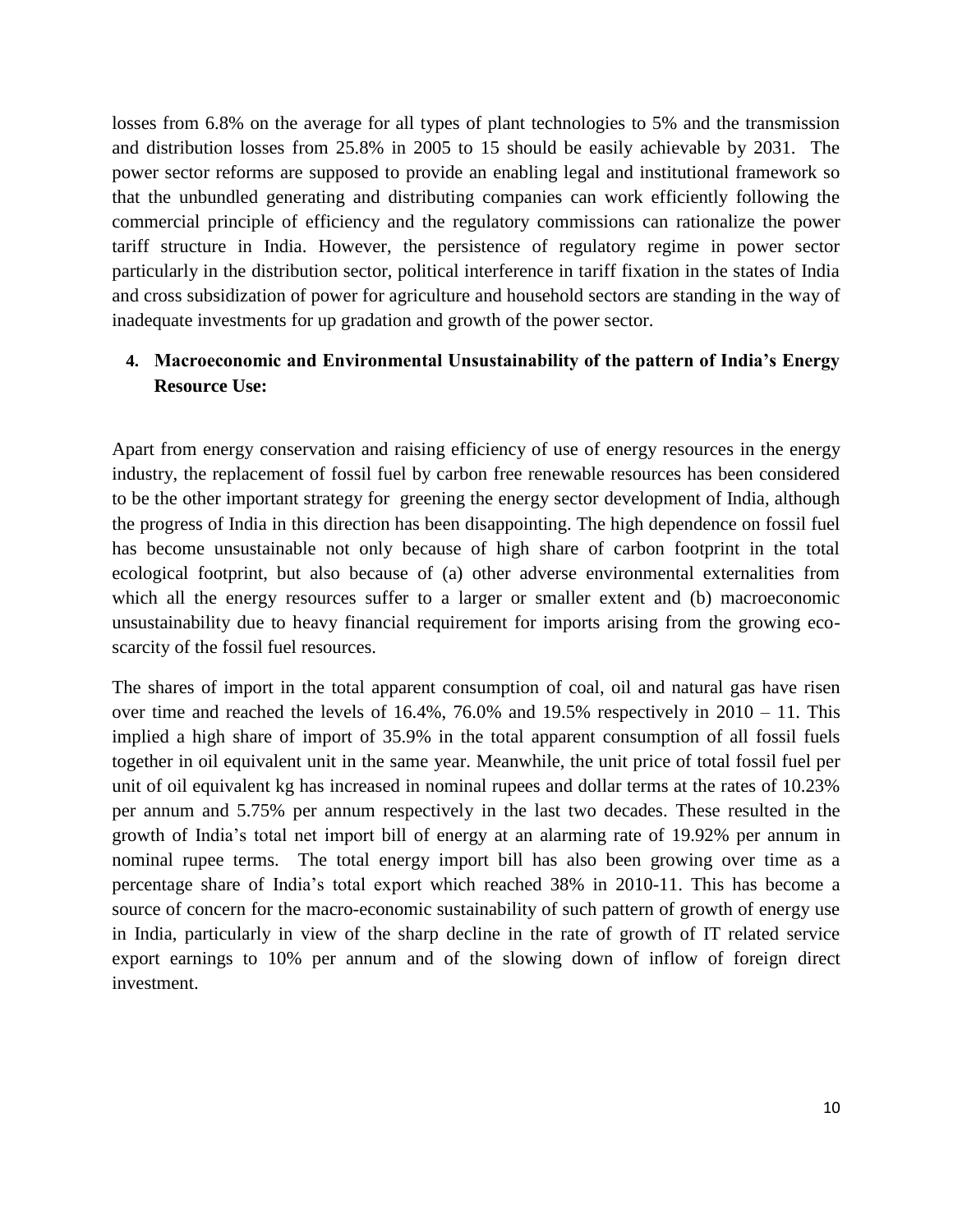# **5. Role of carbon free and carbon neutral abiotic conventional energy resources: Hydro and Nuclear**

Nuclear and hydro resources in large storage are two options which can contribute to green development of energy. The prospect of nuclear route of energy development depends on our success at the stage of breeder reactor and that in developing thorium – uranium cycle so that we can use our huge stock of thorium reserves. It is too early to assess the situation, but we need to engage in trade in uranium and light water reactor market so that we are in a position to successfully experiment with uranium – thorium reactor. So far as large hydroelectric projects are concerned the option is fraught with too many socio – political and political economic problems of environmental externalities arising from too much disturbance in the local and regional ecosystems as well as from the destabilization of human settlements.

#### **6. Role of Renewables**

#### **6.1 Biomass**

Biomass constitutes about a quarter of the total primary energy supply even as of today in India. In 2009, the total primary energy supply in the form of combustible biomass and wastes in India was 164.278 mtoe (which was been 24.45%) of the total primary energy supply. It is only a negligible fraction (0.69% approx. in 2009) of such biomass including wastes that was converted into electricity. Most of such biomass fuel is used in conventional country chullah (oven) for cooking causing problems of serious health hazards for women and children in the households of the lower income groups who are exposed to such emissions.

Besides, valuable time and effort are devoted by mostly women and children for biomass fuel collection at a high opportunity cost of earning from productive employment or that of education. In India, a case study points out that 85 million households spend 30 billion hours annually in fuel wood gathering (Parikh, et. al 2005).

Over harvesting of biomass, particularly fuel wood as collected from forests has also the adverse impact of deforestation. In poorer regions of India, particularly in the Himalayan regions where access of the people to commercial energy is limited, there has been degradation of forests due to such overuse (Baland et. al 2006). A decrease in forest area or its degradation due to the lowering of crown density would adversely affect the carbon sequestration and would contribute further to the global warming.

These biomass resources themselves can however be converted into clean gas fuel like biogas by way of gasification in bio digest. Such gaseous fuel can be further converted into electricity to meet the requirement of household or agricultural operation of the rural sector. It is possible to organize for example, both family sized and community sized plants if a critical minimum dung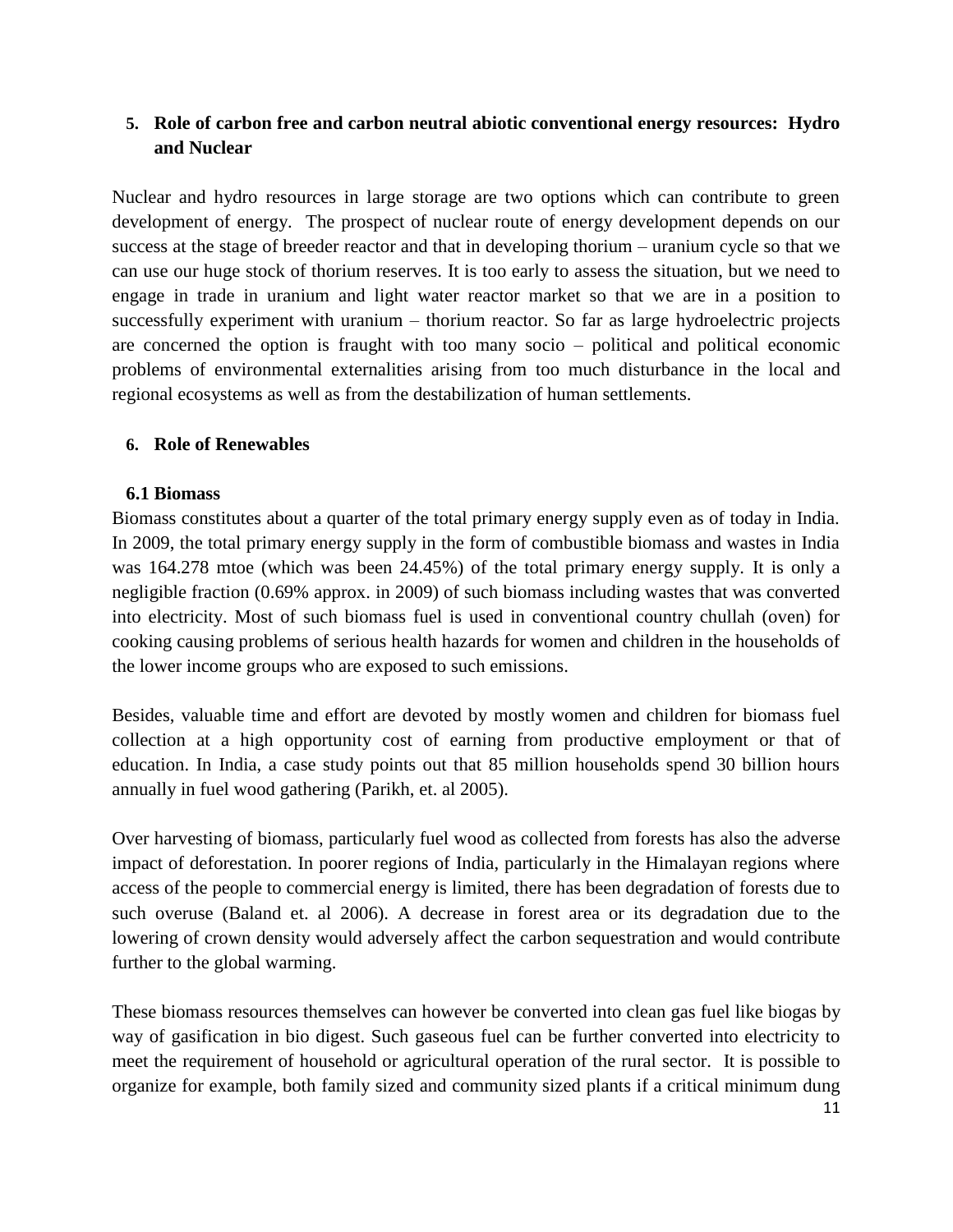of animals or other biomass can be mobilized for the plant involving voluntary cooperation of all the stakeholders in an incentive compatible way (Parikh and Parikh 1977). However, such biogas based electricity constituted only 0.22% of total gross generational electricity.

# **6.2 Bio- liquids:**

So far as biotic renewables are concerned, bio-liquids in the form of bio-diesel and bio-ethanol are important substitute fuels for petroleum particularly for the security of transport energy. In both the cases energy security may conflict with the issue of food security as there may be diversion of land use from food to energy cultivation, like jatropha replacing food grain production. However, government policy in this regard, has been that such cultivation of jatropha would be confined to waste land only. There is however a problem regarding the estimate of availability of waste land for the use of such purposes as the estimates widely varies across the reports of different expert agencies. There also remains the problem of regulating land use in a market driven system as international oil prices may raise the ground rent of land for such use of energy cultivation. (see Singhal and Sengupta, 2012). This points to the importance of fuel switch from hydrocarbons to electricity so far as transport sector is concerned. Hydrogen and fuel cell technology have therefore to play an important role in making Indian transport system ecologically sustainable.

## **6.3 Abiotic Source of New Renewable Energy**

Finally, it is the abiotic energy resources of wind and solar radiation, geothermal heat and tidal waves which would constitute the major energy resources in the new era of Third industrial revolution. In India, wind power can be generated from the energy potential of on shore wind flow but only at a low load factor of about 20%. The solar thermal, on the other hand, is at the moment an economically feasible option mainly for water heating. The solar power has been a high cost option, with cost per unit varying in the range of Rs.15 to 20/kwh although the cost is coming down fast converging towards Rs.12/kwh with increasing deployment of technology and R&D efforts overtime. However, India has substantive potential of wind and solar energy as indicated later in Table 5.1. For wind energy, the estimates of such potential would depend on the hub height and spatial distribution of strength of the wind flow which would determine the power generation potential per unit of land area across the different regions of India. While the land requirement for wind power does not cause any major land use diversion, the solar power generation would involve such use of land for constructing the solar panels that may cause diversions of land use. The potential of solar power would therefore depend on the temporal and spatial distribution of strength of solar radiation and the land availability for solar power for other than roof top generation, solar pumping etc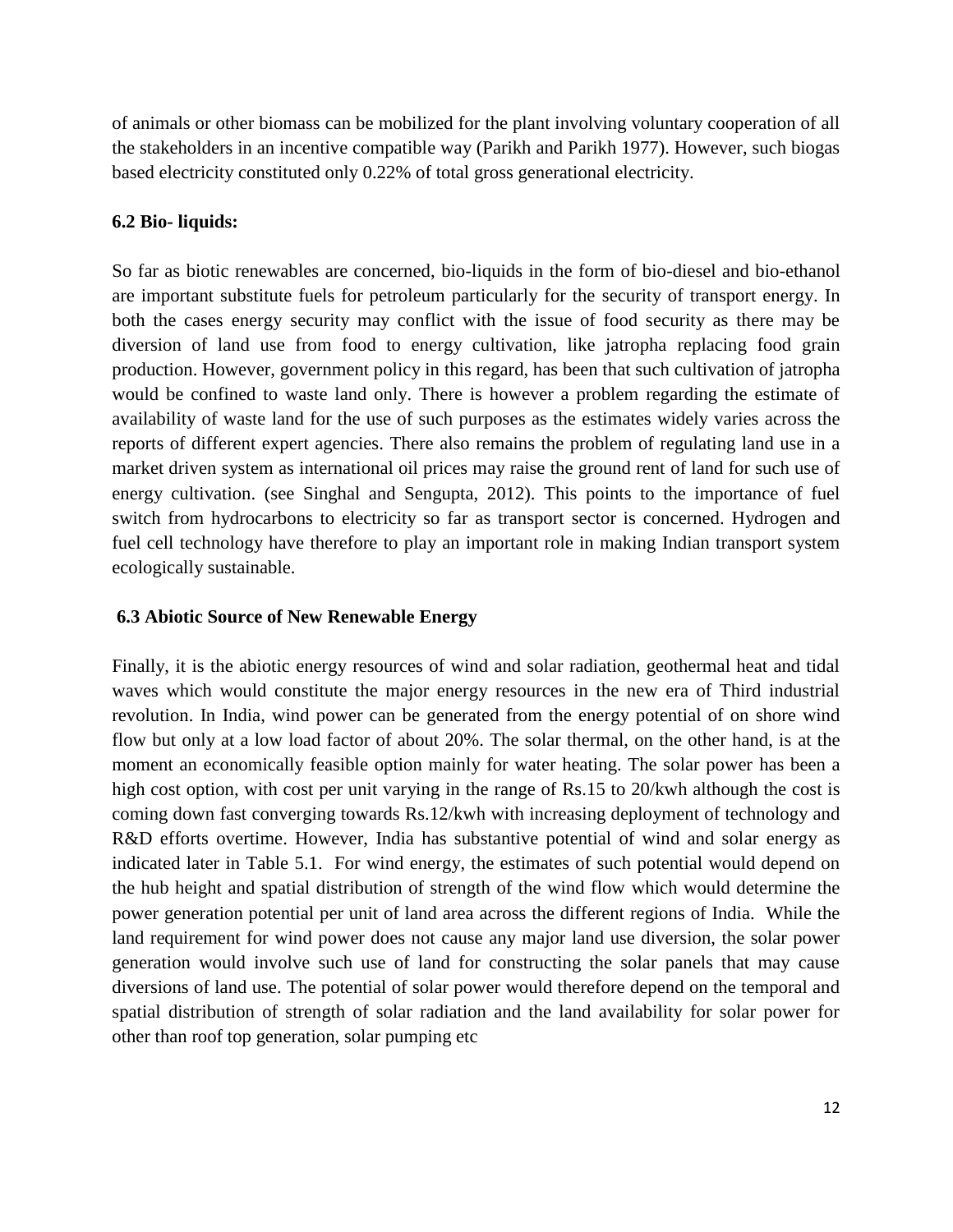

Source: Adapted from Garg et al, 2010

Chart 1 shows in fact the position of relative capital costs per Kw in 2006 for the alternative renewable technologies showing the wind to be the cheapest option and solar PV the costliest one. As there is little material fuel involved in any of the options the relative capital costs would be the major determining factor of competitiveness of the new renewable technologies (Garg et. al 2010).

The Chart 2 shows the shares of different energy resource based technologies in total power generation capacity of India, installed capacity of new renewable energy based power (i.e., excluding large storage based hydel power) technology being 15521 MW in a total of about 1,60,000 MW system (i.e. a share of 9.7%) on March 31, 2010. Chart 3 shows further the distribution of share of grid interactive alternative renewable energy capacities in India as on the same date. These show wind power to be the dominant technology having 70% of the new renewables based grid connected power capacity and the solar photo-voltaic having the least share of 0.06% in such grid connected systems. These are consistent with the findings of relative capital cost ordering of these technologies (Garg et. al 2010).



Source: Adapted from Garg et al, 2010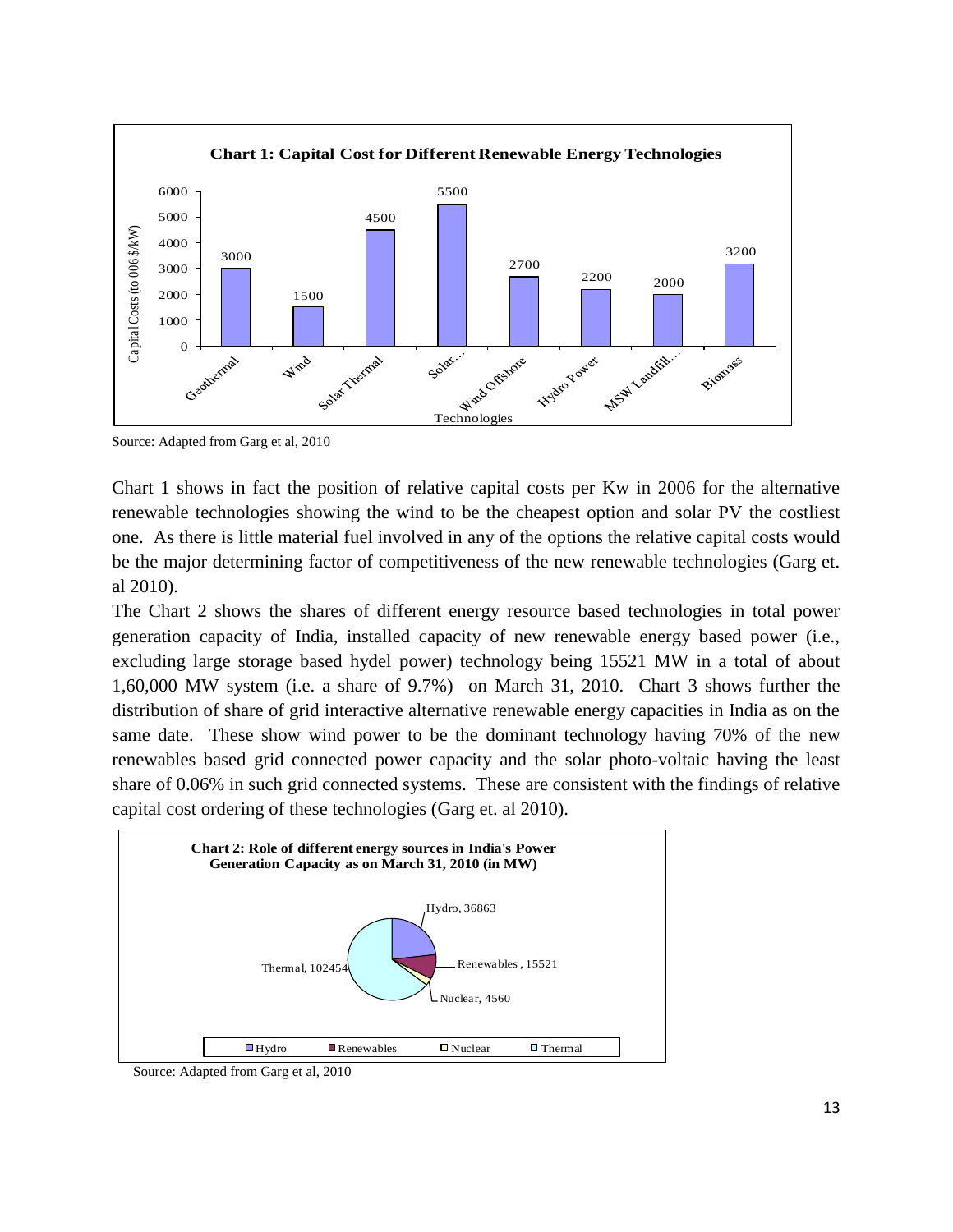**Chart 3: Share of different technologies in Grid- Interactive Renewable energy capacity in India as on March 31, 2010**



Source: Adapted from Garg et al, 2010

Table 5.1 shows the estimated potential of power capacity from all the major biotic and abiotic energy resources and the cumulative achievement of realizing such potential as on 31 March 2007 as per the Eleventh Plan document and alternate assessments obtained by the author from other sources. The Table also shows the potential of generation of electricity in energy unit to be achievable for certain PLF assumption for each type of the new renewable options. It is really the relative high cost of some of the options like solar photovoltaic as already noted which is the main reason for such low utilization of potential, while subsidies at times act as a barrier to cost reduction. However, the lack of entrepreneurship in the deployment of such capital and technology, lack of institutional support at the grass root level, poor focus on training and management for using and maintaining such new technologies and the lack of awareness of rural community have been important additional factors which all together contributed to the poor achievement in this direction. Table 5.2 gives the technology wise estimates of both capital cost per MW of capacity as well as the unit costs of generation.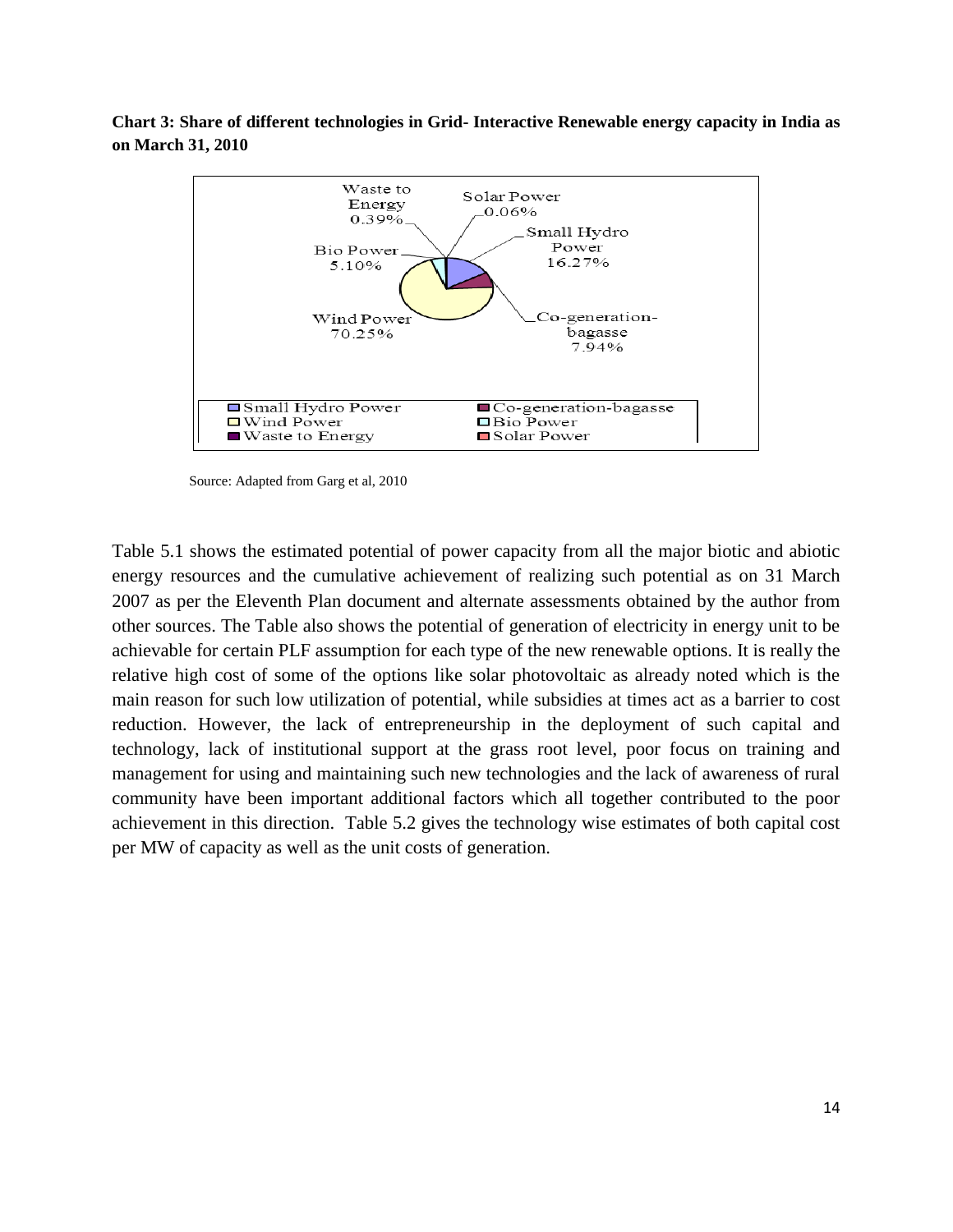| <b>Source</b>                            | <b>Units</b> | <b>Estimated</b><br><b>Potential</b> | <b>Cumulative</b><br><b>Achievements</b><br><b>as</b><br>on<br>31.03.2007 | Capacity<br><b>Factor</b> | <b>Potential</b><br><b>Generation</b><br>(Bkwh) |
|------------------------------------------|--------------|--------------------------------------|---------------------------------------------------------------------------|---------------------------|-------------------------------------------------|
| <b>Power from Renewables</b>             |              |                                      |                                                                           |                           |                                                 |
| <b>Grid Interactive Renewable Power</b>  |              |                                      |                                                                           |                           |                                                 |
| from<br>Bio power<br>agro residues etc.  | <b>MW</b>    | 16881                                | 524.8                                                                     | 60%                       | 88.72654                                        |
| <b>Wind Power</b>                        | <b>MW</b>    | 45195                                | 7092                                                                      | 25%                       | 98.97705                                        |
| Small hydro $\left( < 25 \right)$<br>MW) | <b>MW</b>    | 15000                                | 1975.60                                                                   | 20%                       | 26.28                                           |
| Cogeneration<br>(Bagasse)                | <b>MW</b>    | 5000                                 | 615.83                                                                    | 60%                       | 26.28                                           |
| <b>Waste to Energy</b>                   | <b>MW</b>    | 7000                                 | 43.45                                                                     | 60%                       | 36.792                                          |
| <b>Solar</b>                             | <b>MW</b>    | 50000                                | 2.92                                                                      | 20%                       | 88.72654                                        |

# **Table 5.1: Estimated Medium Term (2023) Potential and Cumulative Achievement**

Source: Eleventh Plan Document (Planning Commission), Expert Group on Low Carbon Strategies for Inclusive Growth of the Planning Commission (2011) and Interview with World Institute of Sustainable Energy (WISE) in 2012.

|                |  |  | Table 5.2: Capital Cost and the Typical Cost of Generation of power from Renewable |  |  |
|----------------|--|--|------------------------------------------------------------------------------------|--|--|
| <b>Sources</b> |  |  |                                                                                    |  |  |

| Source               | Capital Cost (Rs. Per MW) | Estimated Cost of Generation<br>per Unit (Rs. Kwh) |
|----------------------|---------------------------|----------------------------------------------------|
| Small hydro power    | 5.00 to 6.00              | 1.50 to 2.50                                       |
| Wind power           | 4.00 to 5.00              | 2.00 to 3.00                                       |
| Biomass power        | 4.00                      | 2.50 to 3.50                                       |
| Bagasse cogeneration | 3.5                       | 2.50 to 3.00                                       |
| Biomass gasifier     | 1.94                      | 2.50 to 3.50                                       |
| Solar photovoltaic   | 26.5                      | 15.0 to 20.0                                       |
| Energy from waste    | 2.50 to 10.0              | 2.50 to 7.50                                       |

Source: Eleventh Plan Document (Planning Commission)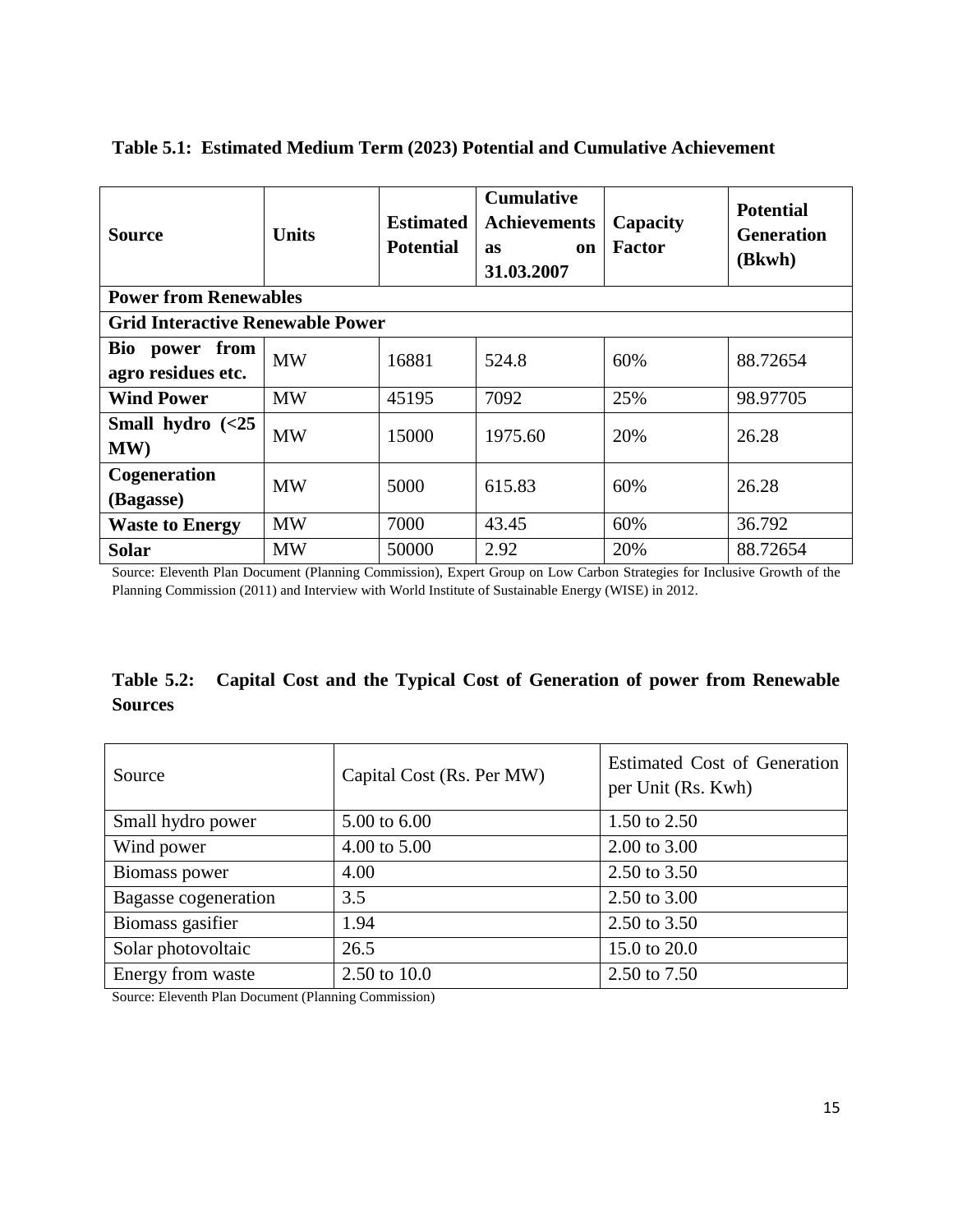In spite of all the limitations of the new and renewable energy resources the total potential of generation of electrical energy from such sources is thus really huge while only a miniscule fraction of it has been really exploited. While the Eleventh Plan document shows the wind power potential to be 45195 MW as assesses on  $31<sup>st</sup>$  March 2007, this has been reassessed by the Centre for Wind Energy Technology (C-WET) to be 49130 MW in 2010 at 50 m hub height, with productivity of wind strength as 9 MW/km<sup>2</sup> land and 2% of land availability for such purpose for all states other than the Himalayan ones and 0.5% land availability for others. The Lawrence Berkeley Laboratory under a study "Reassessing Wind Potential Estimates for India- Economic and Policy Implications" put the estimates to be 2006 GW at 80 meter hub height and 3121 GW at 120 meter hub height and higher land availability in the range of 7% to 11% in various states of India. For higher capacity utilization factor with greater than 25 MW units, the potential would however be in the range of 543 GW to 1033 GW. The offshore wind potential can further provide an additional 15 GW at less than 60 meter hub height in India.

The solar power potential was set at 45.195 GW in the Eleventh Plan document of the Planning Commission. Most parts of India however receive solar radiation of 4 to 7 Kwh per square meter per day. As several parts of India receive good radiation, the Expert Group on Low Carbon Strategies for Inclusive Growth of the Planning Commission set the solar potential at over 500 GW assuming 1% of land area of India. There are other expert views like that of World Institute of Sustainable Energy (WISE) which puts the estimate of potential in the range of 700 to 1000 GW assuming the additional possibility of setting up grid connected solar power capacity in several states, roof top solar power generation and solar pumping of water facility.

# **7. Projections on Primary Commercial Energy Requirements and CO<sup>2</sup> Emissions of India in the Long Run**

In view of the potential of power generation by the alternative resources of solar, wind and other new renewable energy technologies and the sectoral energy consumption behavior, the long run projections of requirements of gross generation of electrical energy (see Table 6) and of the total primary energy resources were worked out by the present author for alternative combinations of growth rate, real energy price inflation and shares of new renewables in power generation. These projections were based on some higher achievable supply side efficiency and two alternative distributions of fuel mix of gross electrical generation – a baseline one of fuel mix of generation as per the National Action Plan for Climate Change (NAPCC) and the other one of accelerated introduction of renewables in the fuel mix. Any increase in the share of the new renewables has been assumed to take place at the cost of coal thermal power generation in these projections (see Tables 7and 8). The implications of these projections in respect of primary commercial energy intensity and CO2 emission intensity of GDP are indicated in (Tables 9 and 10). The result of all such projections will indicate the range of variation of primary commercial energy use and its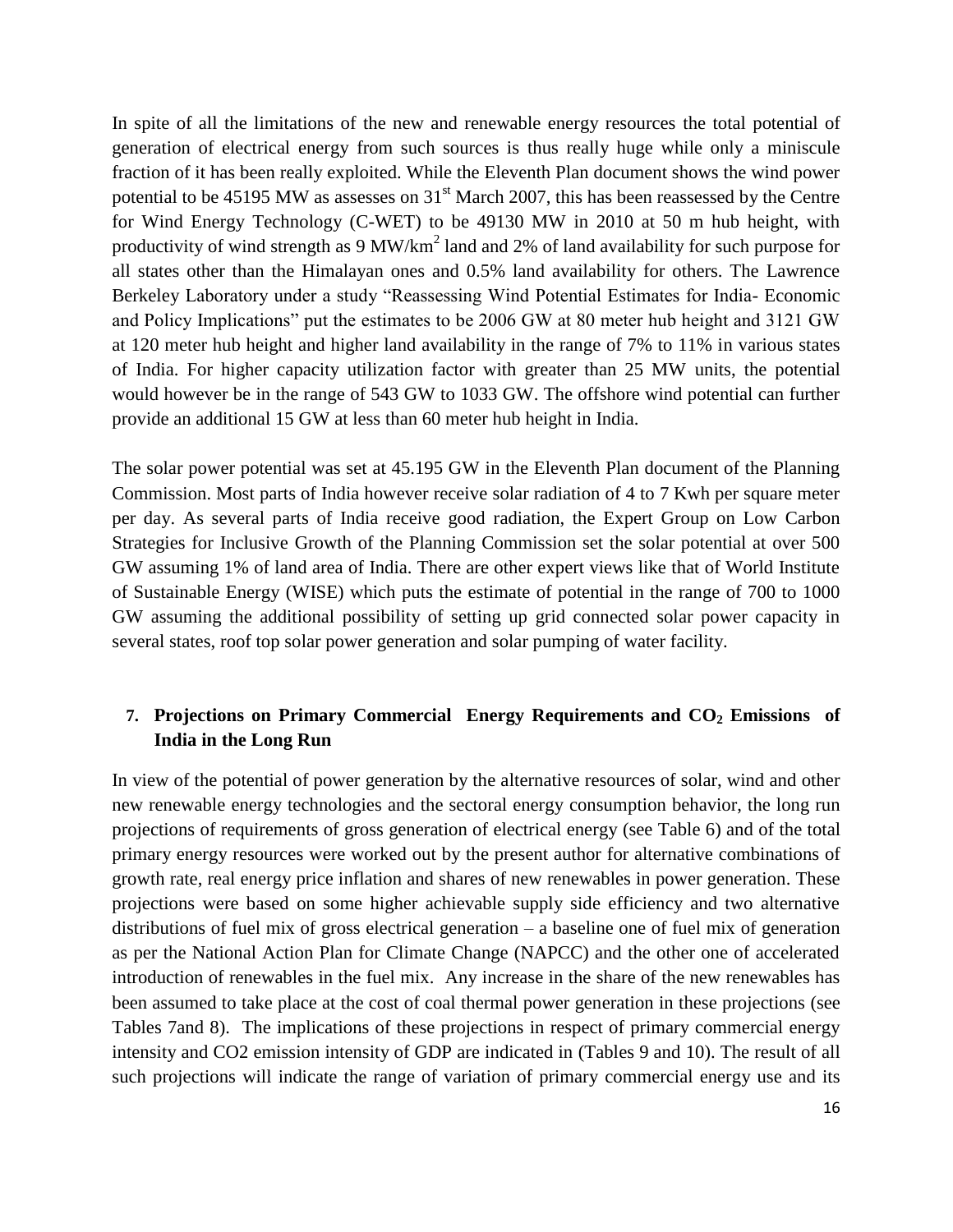intensity of GDP,  $CO_2$  emission volume as well as  $CO_2$  intensity of GDP of India in the coming decades conditional upon the realization of the alternative combination of assumptions as described above. These projections are not predictions of India"s future energy scenario, but represent certain alternative energy scenarios which may be considered to be quite feasible for India to attain and which would indicate how low carbon and sustainable India"s growth and energy development can be within the time horizon up to 2031.

|      |                                  | With 0% Energy Price Rise            |                                              |                                  | With 3% Energy Price Rise            |                                              |
|------|----------------------------------|--------------------------------------|----------------------------------------------|----------------------------------|--------------------------------------|----------------------------------------------|
|      |                                  |                                      |                                              |                                  |                                      |                                              |
| Year | Gross<br>Generation<br>(in Bkwh) | Capita<br>Per<br>Gross<br>Generation | Installed<br>Capacity<br>Requirement<br>(MW) | Gross<br>Generation<br>(in Bkwh) | Capita<br>Per<br>Gross<br>Generation | Installed<br>Capacity<br>Requirement<br>(MW) |
| 2009 | 979.87                           | 811.33                               | 186429                                       | 979.87                           | 811.33                               | 186429                                       |
| 2021 | 1537.28                          | 1096.58                              | 292481                                       | 1356.25                          | 967.45                               | 258038                                       |
| 2031 | 2577.99                          | 1679                                 | 490485                                       | 2057.70                          | 1340.15                              | 391495                                       |

|  | Table 6: Gross Generation of Electricity (in Bkwh) for 8% GDP growth |  |  |
|--|----------------------------------------------------------------------|--|--|
|  |                                                                      |  |  |

Source: author"s calculation

# **Table 7: Share of Fuels in Electricity Generation- Baseline Growth in Electricity from Renewables Scenario**

| Year | Coal | Gas   | Fuel Oil | Hydro<br>Electricity | Nuclear | Renewables |
|------|------|-------|----------|----------------------|---------|------------|
| 2009 | 70%  | 11.5% | 1.7%     | 13%                  | 2.3%    | 1.5%       |
| 2021 | 65%  | 14%   | 1.7%     | 13%                  | 2.3%    | 4.0%       |
| 2031 | 60%  | 16%   | 1.0%     | 13%                  | 2.3%    | 7.7%       |

Source: Author"s Own Calculations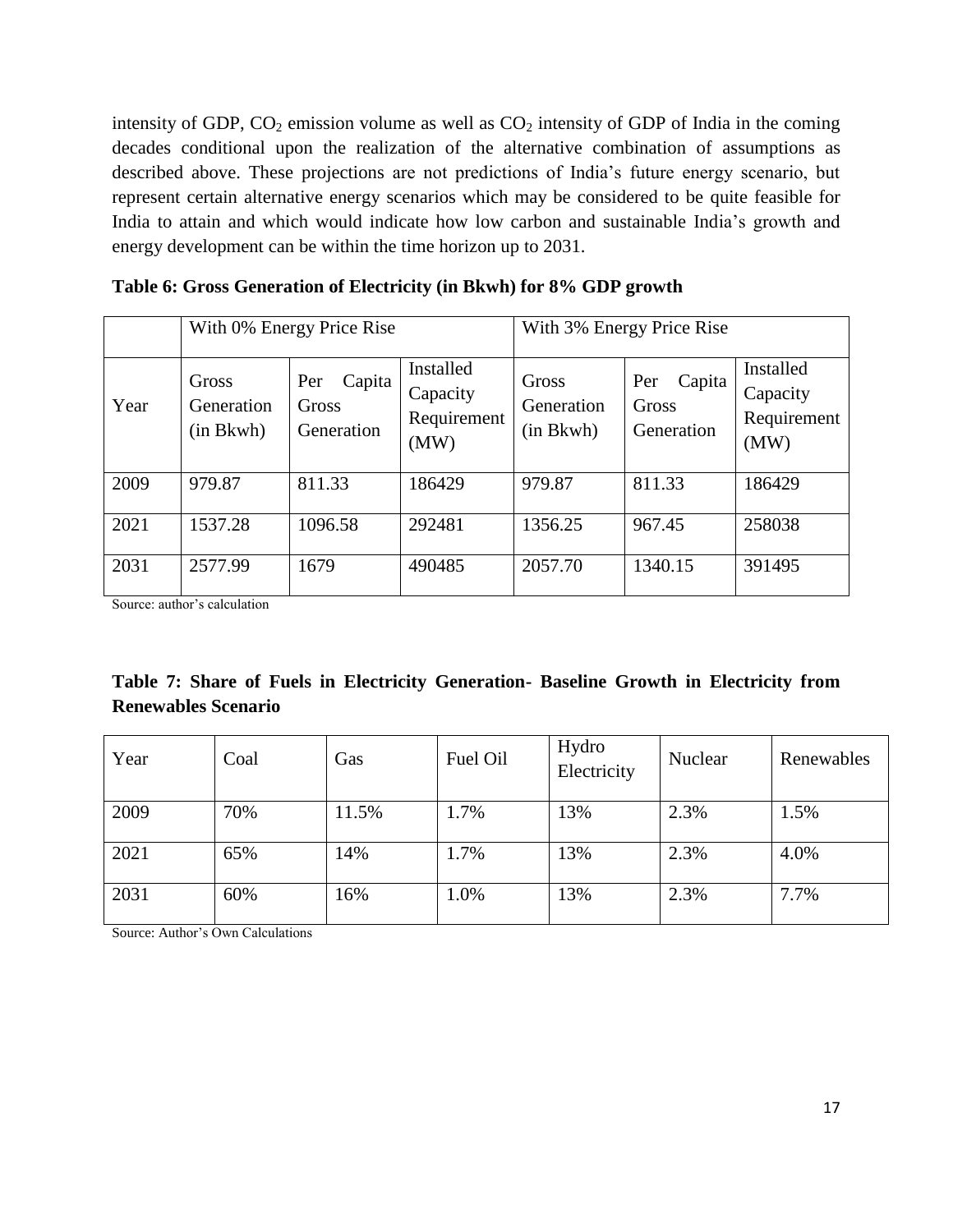| Year | Coal | Gas   | Fuel Oil | Hydro<br>Electricity | Nuclear | Renewables |
|------|------|-------|----------|----------------------|---------|------------|
| 2009 | 70%  | 11.5% | 1.7%     | 13%                  | 2.3%    | 1.5%       |
| 2021 | 60%  | 14%   | 1.3%     | 13%                  | 2.3%    | 9.4%       |
| 2031 | 50%  | 16%   | 1.0%     | 13%                  | 2.3%    | 17.7%      |

**Table 8: Share of Fuels in Electricity Generation- Accelerated Generation using Renewables**

Source: Author"s Own Calculations

We however, present the results only for the following selected five Scenarios out of all possible combinations of policy assumptions regarding pace of growth, energy pricing and choice of fuel mix for power generation.

Scenario 1(Baseline): 8% GDP growth rate, 0% annual rise in real energy price over the base line of 2009 , baseline use of

New renewables as per NAPCC

- Scenario 2: 8% GDP growth rate, 3% rise in real energy price per annum, baseline use of New renewables as per NAPCC
- Scenario 3: 8% GDP growth rate, 0% rise in real energy price per annum, Accelerated use of New renewables
- Scenario 4: 8% GDP growth rate, 3% rise in real energy price per annum, Accelerated use of New renewables
- Scenario 5: 6% GDP growth rate, 0% rise in real energy price per annum, baseline use of new Renewables as per NAPCC

#### **Table 9: Primary Commercial Energy Intensity of GDP (goe/ rupee)**

#### **(2009-10 constant prices)**

| Year | <b>Scenario 1</b> | <b>Scenario 2</b> | <b>Scenario 3</b> | <b>Scenario 4</b> | <b>Scenario 5</b> |
|------|-------------------|-------------------|-------------------|-------------------|-------------------|
| 2009 | 9.89              | 9.89              | 9.89              | 9.89              | 9.89              |
| 2021 | 6.65              | 5.60              | 6.67              | 5.61              | 7.37              |
| 2031 | 5.23<br>.         | 3.74              | 5.27              | 3.78              | 5.92              |

Source: Author"s Own Calculation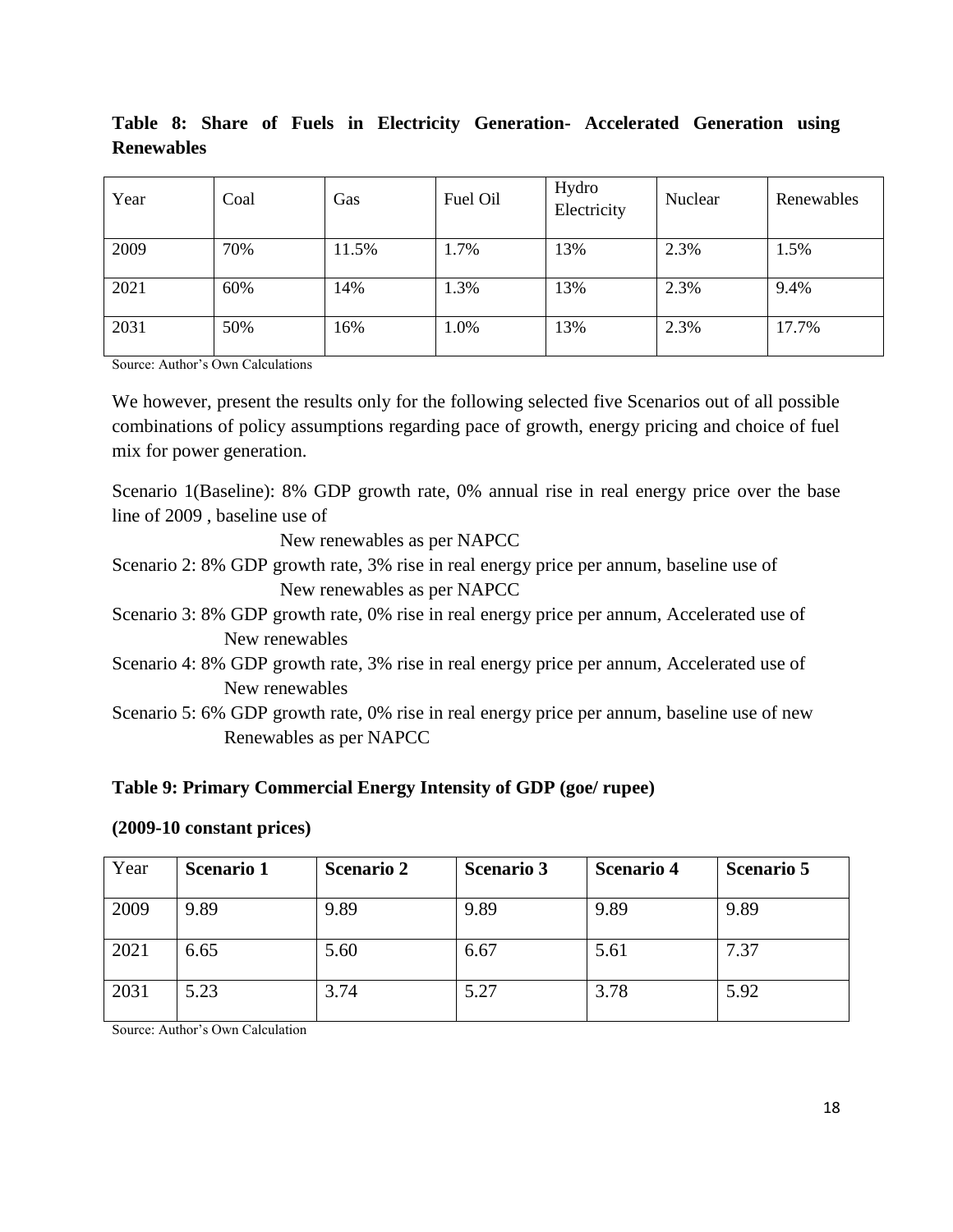## **Table 10: CO2 Emission Intensity of GDP (g/rupee)**

| Year | <b>Scenario 1</b> | <b>Scenario 2</b> | <b>Scenario 3</b> | <b>Scenario 4</b> | <b>Scenario 5</b> |
|------|-------------------|-------------------|-------------------|-------------------|-------------------|
| 2009 | 63                | 63                | 63                | 63                | 63                |
| 2021 | 38.3              | 33.1              | 36.6              | 31.7              | 43.1              |
| 2031 | 27                | 20.5              | 24.6              | 18.6              | 31.6              |

#### **(2009-10 constant prices)**

Source: Author"s Own Calculations

Given the above projections, it is quite clear that the Indian economy will be on an energy conserving and low carbon growth trajectory in the future as per the extrapolation of the preexisting trend of declining primary energy intensity and  $CO<sub>2</sub>$  intensity of GDP. However, the extent of use of primary commercial energy which is the ultimate determinant of the pressure of the ecosystem in terms of carbon foot print would depend on the policy scenario that is adopted as a strategy for the growth of the energy system.

It is interesting to observe that raising energy price is possibly marginally more effective than accelerated introduction of new renewables as considered to be feasible in reducing primary commercial energy intensity as well as  $CO<sub>2</sub>$  intensity of GDP. The reduction of the growth rate of GDP is on the other hand clearly counterproductive for the purpose of low carbon intensity of economic growth.

#### **8. Concluding Remarks**

Given the present landscape of industry and technology and the ground reality in India, the vision of the Third industrial revolution is more of the nature of a distant goal than an objective for action of immediate implementation. However, it is the short and medium run policy initiatives which would influence our attainment of the goal in the long run. The long run perspective of development would be therefore important to define our road map and basic approach of energy and environment policies for all time frames. The Indian ecological resource system provides adequate potential for the realization of the long term goal that the Third revolution envisages. It is thus important to realize what the constraints or barriers in the ways of achievement of such goals as of third revolution are and how to remove them. There are in fact big challenges that are to be faced in approach to the Third revolution from the present state of fossil fuel based global energy and economic development.

One major issue in this context would be the cost effectiveness of transition to the new industrial order of the Third revolution through the technological and socio economic transformation.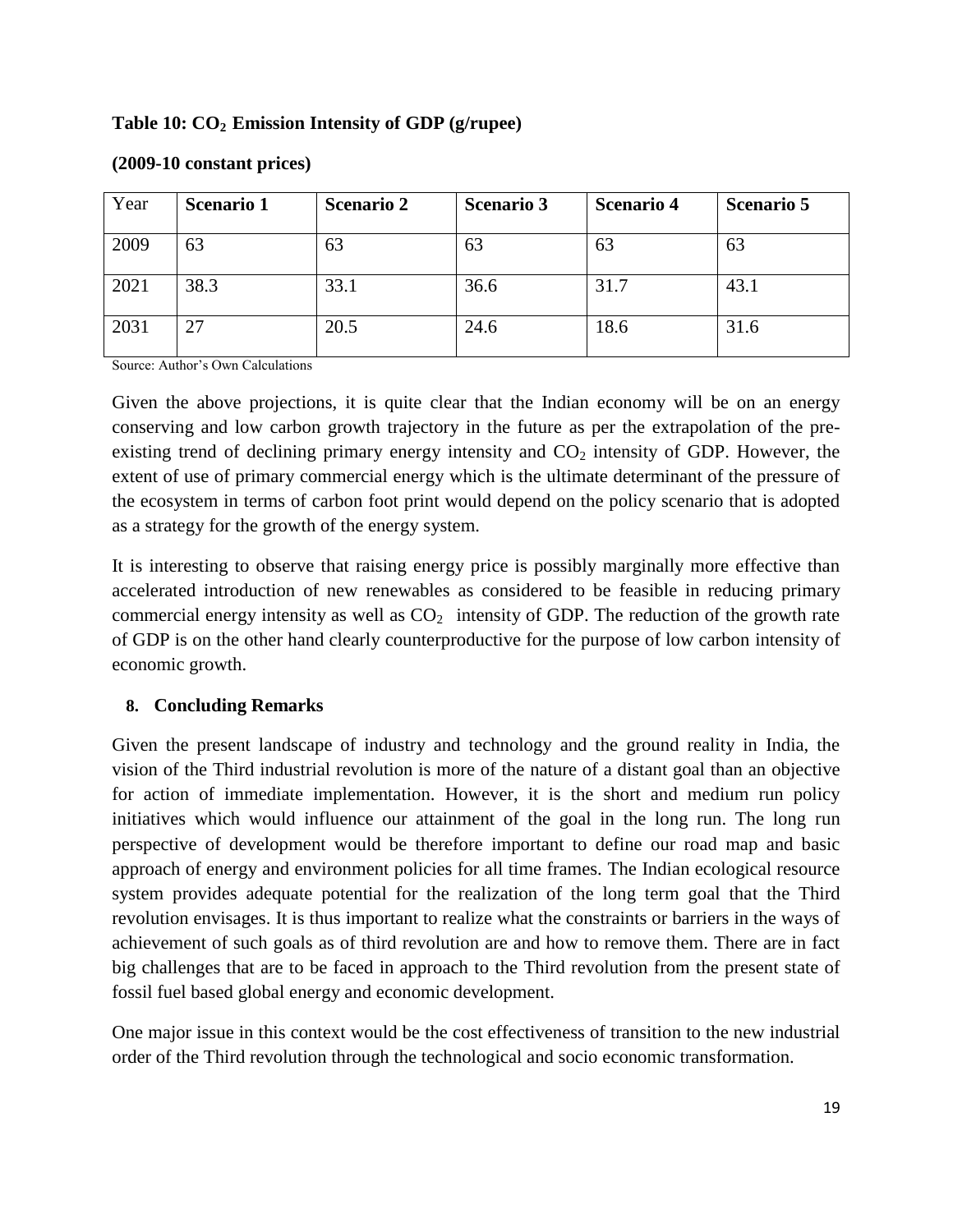The new technologies which would constitute the five pillars of the third revolution as described in the first section of this paper would in fact be highly knowledge intensive. As the patented knowledge market is highly imperfect and monopolistic, the capital cost of such transformation process may become quite high, standing in the way of cost effectiveness and the redistribution of capitalism in the new order. So far as the inclusiveness of the development process is concerned, wide sharing of knowledge, transfer of technology and control of price of the knowledge capital by governmental intervention become important for the sharing of the benefit of the new industrial revolution both between the rich and the poor and between the developed and the developing countries. Co-operation among G-20 countries in joint research on science and technology and in sharing and transferring technologies across borders would only enable the developing countries to leapfrog to a higher stage of development characterized by the Third revolution. The intellectual property right regime would be of critical importance in such knowledge sharing and delivering the R&D output to the users at affordable prices and in converting the knowledge into a global public good at the earliest. G-20 countries forum can play an important role in effecting such policies.

It is however to be further noted that all the renewable energy resources like solar radiation, wind flow, tidal wave, micro hydel and storage hydroelectricity which are to replace fossil fuels are ultimately solar powered. However, the maximum of solar radiation reaching the earth is a finite, non-storable and dilute form of energy. The potential of electric power generation from the wind or tide or micro hydel water resource flows in any given geographic region is limited and the time distribution of their availabilities is determined exogenously for the human economy by the ecosystem behavior of the nature. The divergence between the time distribution of the demand for electric power and that of availability of such non-storable basic energy resources creates the problem of full utilization of opportunities as well as that of meeting the demand unless there is a grid connection with such power supply. If the grid connectivity be imperative for the best utilization of such abiotic resources like solar and wind whose supply may widely fluctuate at times, it would require the support of quite a strong and wide transmission and distribution network which may be high cost to make the system viable.

As the new energy scenario in the era of third industrial revolution envisages electricity to be supplied mostly from new renewables, it is also difficult to conceive how the supplies from a large number of small to medium scale power generation units or stations can be synchronized with the large demand of the industrial sources like steel, aluminum, paper, railway traction etc. unless the industrial landscape of the economy drastically changes to be one of cottage and small to medium scale units. Can digitization and automated control of production processes and new material based technologies effect such a transformation of the industrial economy? Even if it can, one needs to assess carefully the socio economic implications of such changes in terms of impact on employment, capital intensity and nature of participation of the people in the new order of the third revolution.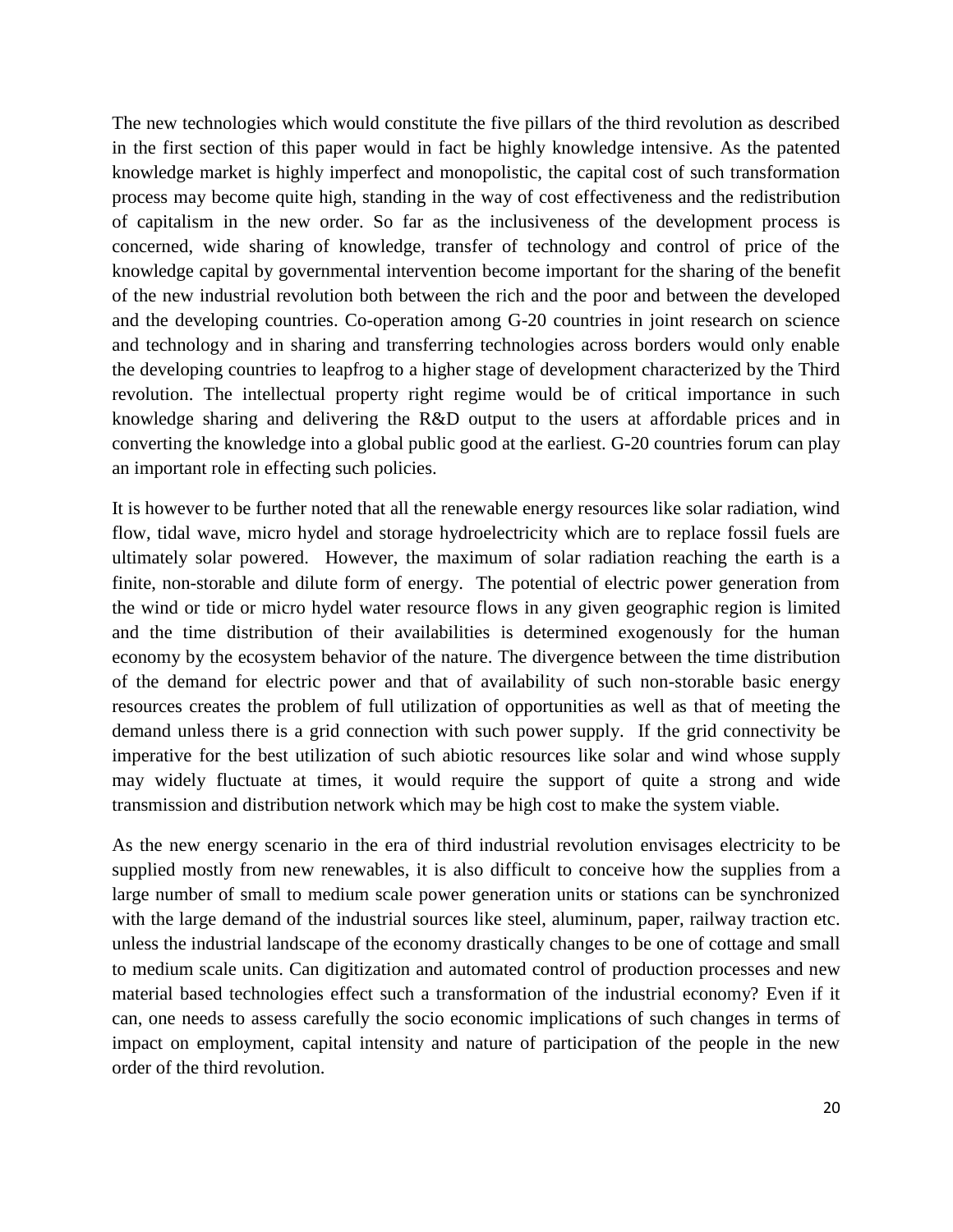However, in the context of short to medium run policy for sustainable energy development it has already been noted above that, of all the non-conventional or new energy options, the hydro, wind and dung based biogas have the advantage of no significant land use diversion. On the other hand, the solar power and any biotic plant based fuel would require land use which may involve high social opportunity cost of diversion if it impinges specially on the food security of the country. The exploitation of such options for greening the energy scenario would therefore require careful land use planning for maintaining inter sectoral balance and social distributive equity of assets for maximizing the social welfare of the people. The issue is important for our long run planning as land use has become politically and economically a sensitive issue in a high intensity overpopulated developing country like India.

The government of India has however, recently given a new thrust on the development of renewables for power generation particularly, for the development of solar power. As part of the National Action Plan on climate change the government has mandated certain share of new renewable energy in the total annual electrical energy supply to the meet requirements over the time horizon 2009-10 to 2016-17 starting with 5% in 2009-10 and ending up with 12% share in the terminal year of 2016-17. However, the actual capacity addition of new renewables is falling short of the requirement to implement such mandates as their exist great uncertainties regarding their implementability in view of the unwillingness of the energy of distributors to buy such high cost power in a regulated regime of fixed tariffs.

The process of transition to the third revolution through the development of renewables, resources and hydrogen along with the fuel cell technology, IT based energy internet for energy sharing and digitization of manufacture and infrastructural operations among others are likely to require large mobilization of capital for financing and would pose a big challenge for the process. Both the state policy initiative and international cooperation are imperative for meeting the challenge if the world intends to effect the transition fast. The cooperation between the developed and the developing countries in R&D and knowledge sharing can significantly reduce some of the financial costs in the long run. It has to be noted here that the economic reforms of the kind introduced in India to induce greater competition in the energy industry and to ensure flow of financial resources to meet the need of this infrastructural sector have not met with the expected success. The marketization for spinning competition and the emergence of regulatory regime as witnessed in the power sector in India have unfortunately not been able to deliver the objectives. The political interference in tariff fixation by regulators, poor quality of governance, lack of appropriate legal order and finally lack of political will, have in fact been responsible for the poor rate of transformation our energy economy. A transition to the third industrial revolution and India"s becoming a partner in guiding and participating in the transition process would demand long range vision and political will of the leaders and policy makers and substantive development of our institutional capability.